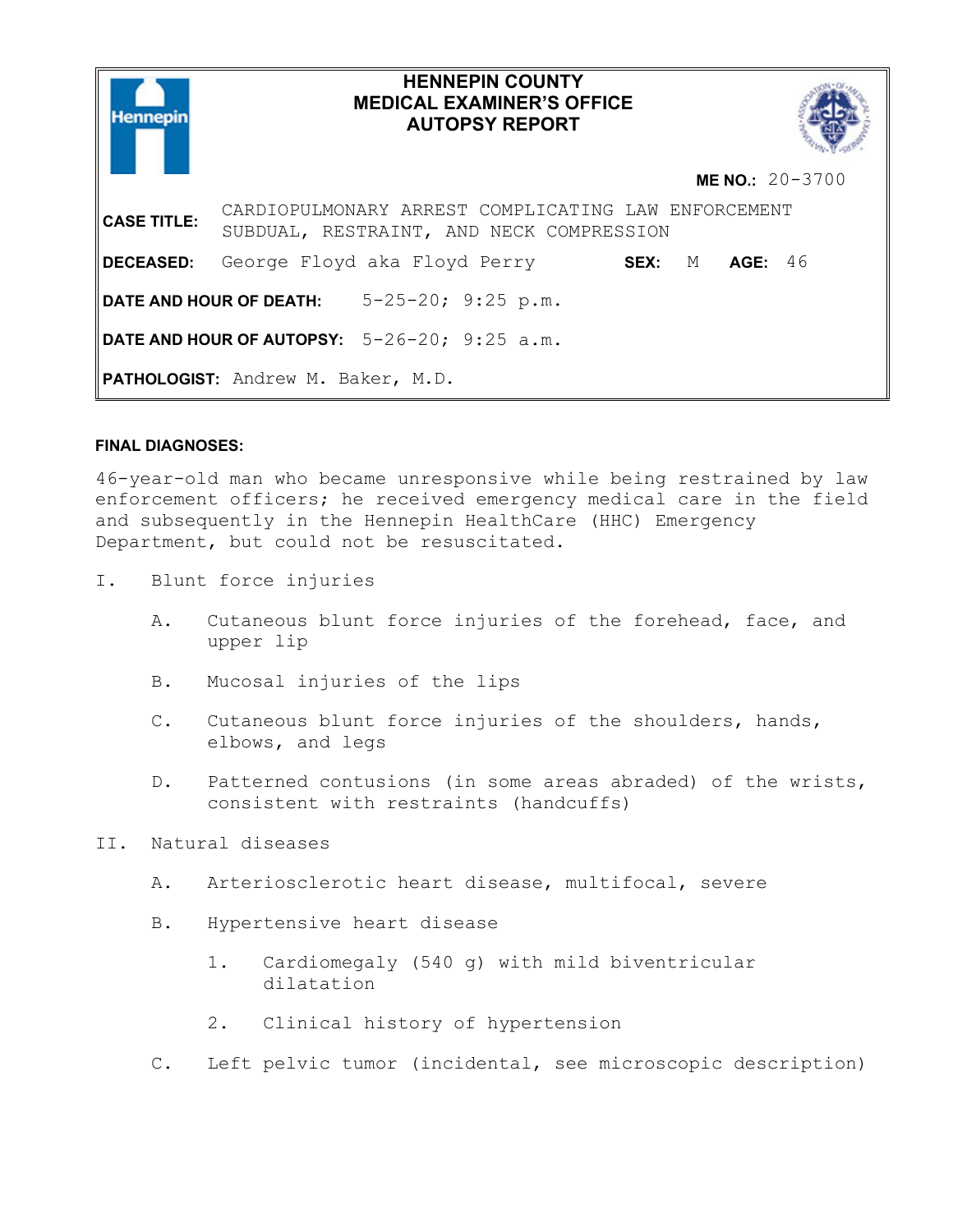- III. No life-threatening injuries identified
	- A. No facial, oral mucosal, or conjunctival petechiae
	- B. No injuries of anterior muscles of neck or laryngeal structures
	- C. No scalp soft tissue, skull, or brain injuries
	- D. No chest wall soft tissue injuries, rib fractures (other than a single rib fracture from CPR), vertebral column injuries, or visceral injuries
	- E. Incision and subcutaneous dissection of posterior and lateral neck, shoulders, back, flanks, and buttocks negative for occult trauma
- IV. Viral testing (Minnesota Department of Health, postmortem nasal swab collected 5/26/2020): positive for 2019-nCoV RNA by PCR (see 'Comments,' below)
- V. Hemoglobin S quantitation (postmortem femoral blood, HHC Laboratory): 38% (see 'Comments,' below)
- VI. Toxicology (see attached report for full details; testing performed on antemortem blood specimens collected 5/25/20 at 9:00 p.m. at HHC and on postmortem urine)
	- A. Blood drug and novel psychoactive substances screens:
		- 1. Fentanyl 11 ng/mL
		- 2. Norfentanyl 5.6 ng/mL
		- 3. 4-ANPP 0.65 ng/mL
		- 4. Methamphetamine 19 ng/mL
		- 5. 11-Hydroxy Delta-9 THC 1.2 ng/mL; Delta-9 Carboxy THC 42 ng/mL; Delta-9 THC 2.9 ng/mL
		- 6. Cotinine positive
		- 7. Caffeine positive
	- B. Blood volatiles: negative for ethanol, methanol, isopropanol, or acetone
	- C. Urine drug screen: presumptive positive for cannabinoids, amphetamines, and fentanyl/metabolite
	- D. Urine drug screen confirmation: morphine (free) 86 ng/mL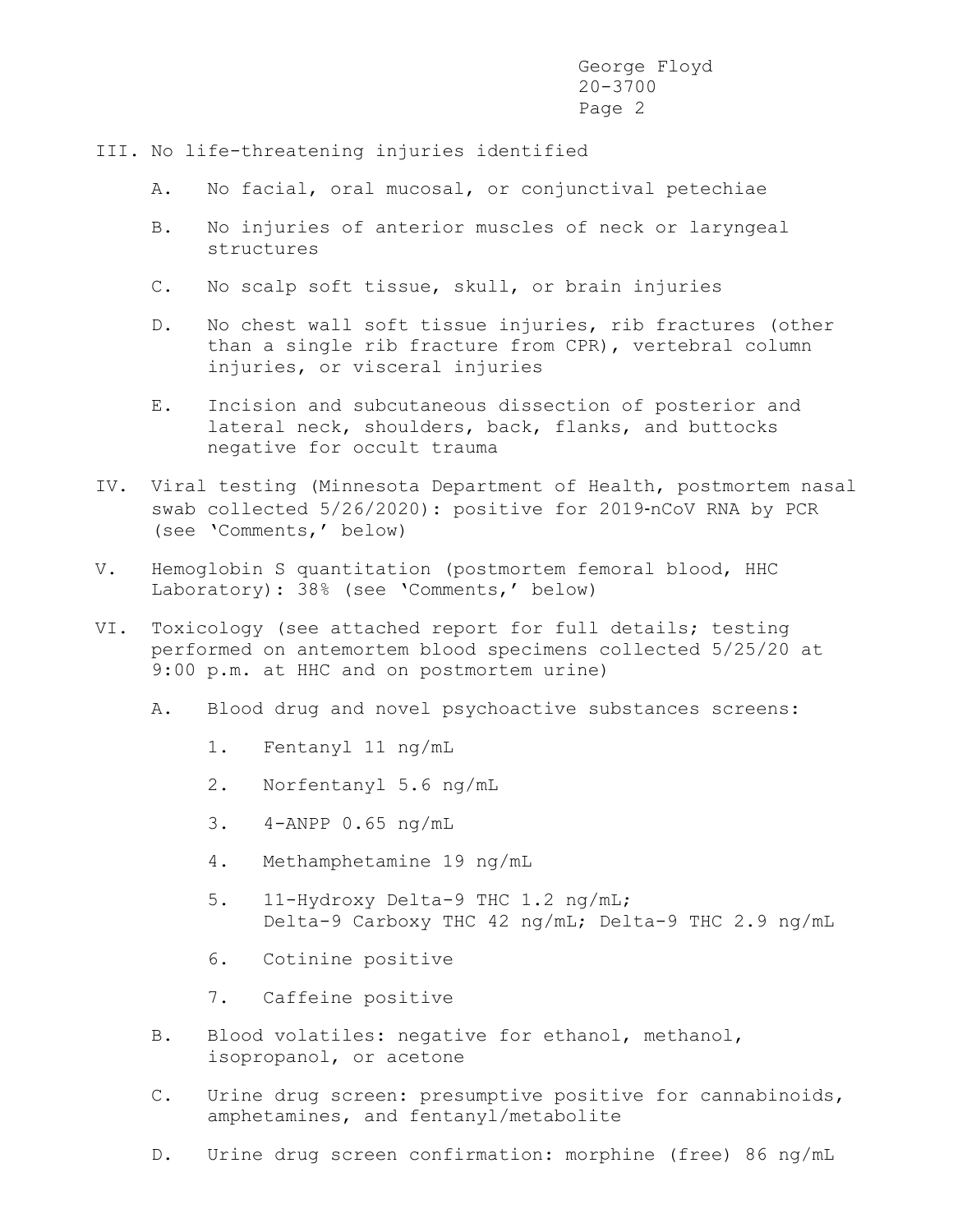**Comments**: The finding of sickled-appearing cells in many of the autopsy tissue sections prompted the Hemoglobin S quantitation reported above. This quantitative result is indicative of sickle cell trait. Red blood cells in individuals with sickle cell trait are known to sickle as a postmortem artifact. The decedent's antemortem peripheral blood smear (made from a complete blood count collected 5/25/20 at 9:00 p.m.) was reviewed by an expert HHC hematopathologist at the Medical Examiner's request. This review found no evidence of antemortem sickling.

The decedent was known to be positive for 2019-nCoV RNA on 4/3/2020. Since PCR positivity for 2019-nCoV RNA can persist for weeks after the onset and resolution of clinical disease, the autopsy result most likely reflects asymptomatic but persistent PCR positivity from previous infection.

6/1/2020

X

Andrew M. Baker, M.D. Chief Medical Examiner Signed by: Andrew M. Baker MD In accordance with HCME policy, this report was reviewed by another board-certified forensic pathologist prior to release.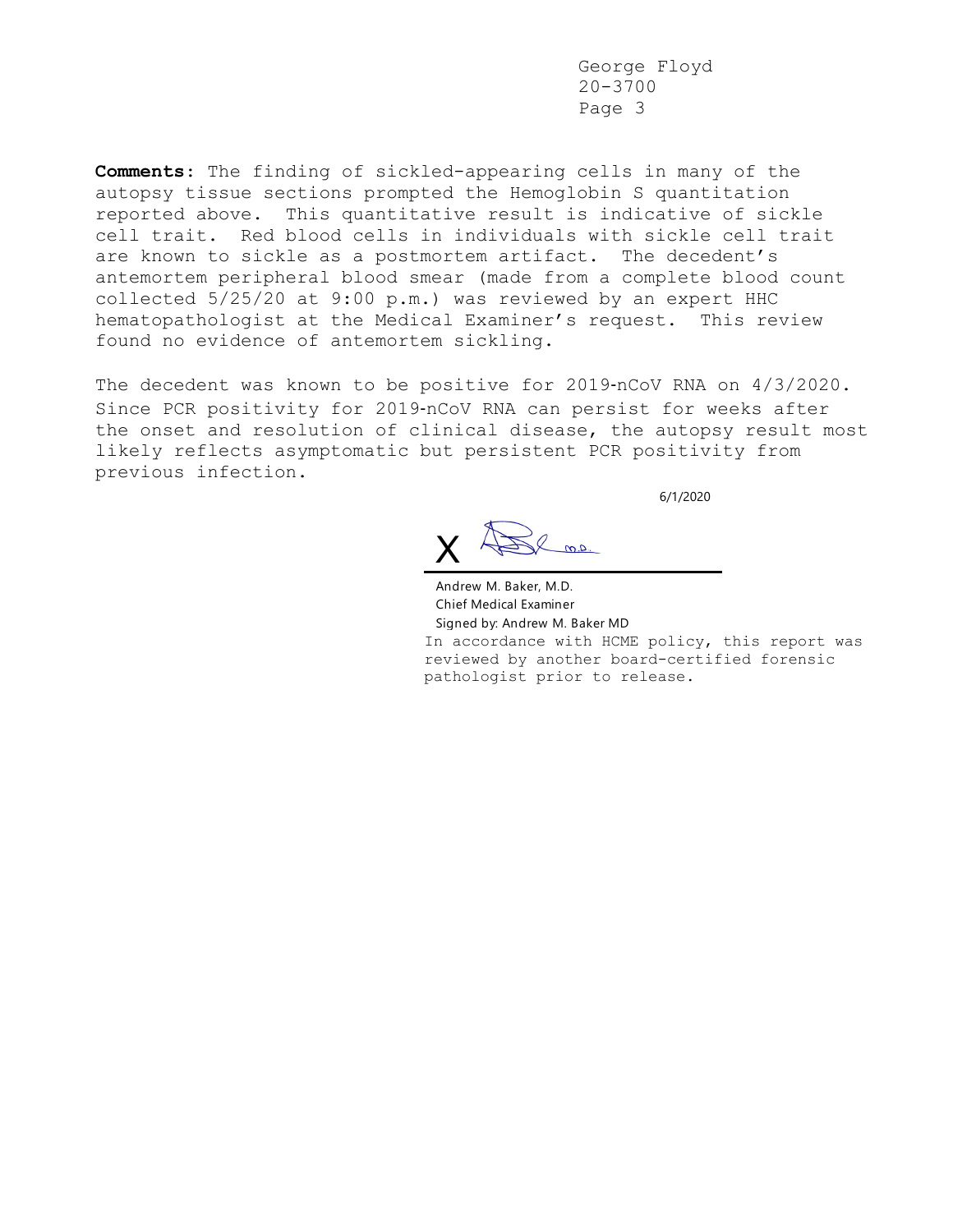### **IDENTIFICATION:**

Positive identification is confirmed by comparison of antemortem and postmortem fingerprints (Federal Bureau of Investigation).

### **EXTERNAL EXAMINATION:**

When initially examined, the body is in a sealed/locked and properly labeled body bag. Evidentiary paper bags are secured over the hands.

The body is that of a normally developed, muscular and adequately nourished appearing, 6 feet 4 inch long, 223 pound male whose appearance is consistent with the reported age of 46 years. Unfixed lividity is present on the posterior dependent surfaces of the body, except in areas exposed to pressure. Rigor mortis is established in all of the major muscle groups, relenting with modest pressure. The temperature is somewhat cool following refrigeration.

The scalp is covered with closely cropped black hair in a normal distribution, with some early vertex thinning. The irides are brown, and the pupils are round and equal in diameter. The conjunctivae are somewhat injected, but there are no bulbar or palpebral conjunctival petechiae. There are no facial, periorbital, or oral mucosal petechiae. The external auditory canals are free of blood. The lobe of the left ear is remotely pierced once; the ears are otherwise unremarkable. The nares are patent. The nasal and facial bones are stable to palpation. A faint, 2 cm maximum dimension V-shaped scar is near the superior end of the left jawline. The teeth appear native and in good repair. Very short black mustache and beard stubble is in the usual distribution on the face, and a small patch of slightly longer black beard hair is just inferior to the lower lip.

The neck is straight, and the trachea is midline. A 0.6 cm diameter circular gray-brown scar is over the middle of the left clavicle. The chest is symmetric. The abdomen is flat. The external genitalia are those of a normal adult male. The testes are descended and free of masses. Pubic hair is present in a normal distribution. The back, buttocks, and anus are unremarkable.

The upper and lower extremities are symmetric and free of clubbing, edema, or absence of digits. Six faint, hypopigmented, haphazardly oriented linear scars ranging up to 1.2 cm long are scattered across the dorsum of the right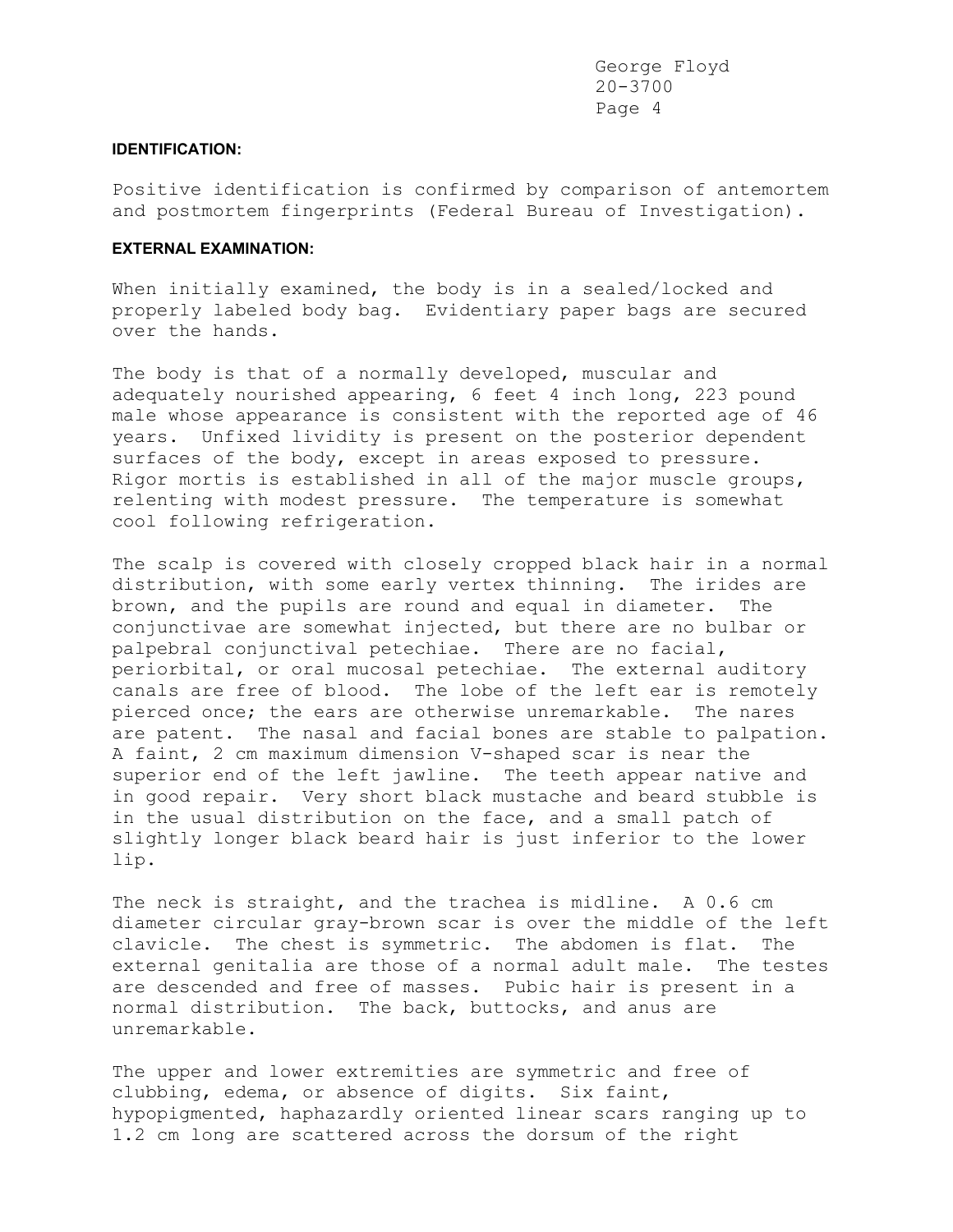forearm. Approximately eight gray-tan foci of healing injuries (scars) ranging up to 0.8 cm maximum dimension are scattered across the dorsum of the right hand. Two similar appearing healing injuries (scars), each 1 cm maximum dimension, are on the anteromedial right wrist. A similar appearing, obliquely oriented 2 cm long linear healing injury (scar) is on the medial right wrist. The skin of the first dorsal webspace on the right hand has a 4.5 cm maximum dimension area of brown hyperpigmentation and gray-tan hyperkeratosis. An 8 cm maximum dimension area of brown hyperpigmentation and gray-tan hyperkeratosis spans the first dorsal webspace on the left hand, and has five superimposed healing linear skin cracks ranging up to 1.2 cm long. Similar gray-tan, scar-like areas are on the dorsum of the left hand (over the left 2<sup>nd</sup> and 3<sup>rd</sup> metacarpophalangeal joints and the webspaces between the fingers) and wrist in areas ranging 0.2 to 2 cm maximum dimension. A 4 cm maximum dimension flat tan scar is on the dorsum of the left hand over the 5<sup>th</sup> metacarpal. The nails of the hands are cut or chewed extremely short.

A 4 cm maximum dimension horizontally oriented linear brown scar is over the anterior right hip. A 0.5 cm maximum dimension macular brown nevus is over the anterior right hip. Two flat, hyperpigmented patches, 1.2 and 2 cm maximum dimension, flank the left side of the waistline. A 1.5 cm maximum dimension hypopigmented oval scar is over the right knee. Approximately nine haphazardly oriented linear hypopigmented scars ranging up to 2 cm maximum dimension are scattered over and just inferior to the right knee. Approximately nine hyper- and hypopigmented linear and oval scars ranging up to 2 cm maximum dimension are over the right shin. A faint, 1.5 cm maximum dimension hyperand hypopigmented scar is on the posterolateral left thigh. Five hypopigmented linear scars ranging up to 5 cm maximum dimension are over, just superior to, and just inferolateral to the left knee. A 3 cm maximum dimension area of slight skin darkening associated with hair follicle plugging is on the distal left calf. The nails of the toes are somewhat elongated, markedly thickened, and discolored yellow-brown. The soles of the feet and the posterior heels are somewhat hyperkeratotic and desiccated appearing, particularly on the right.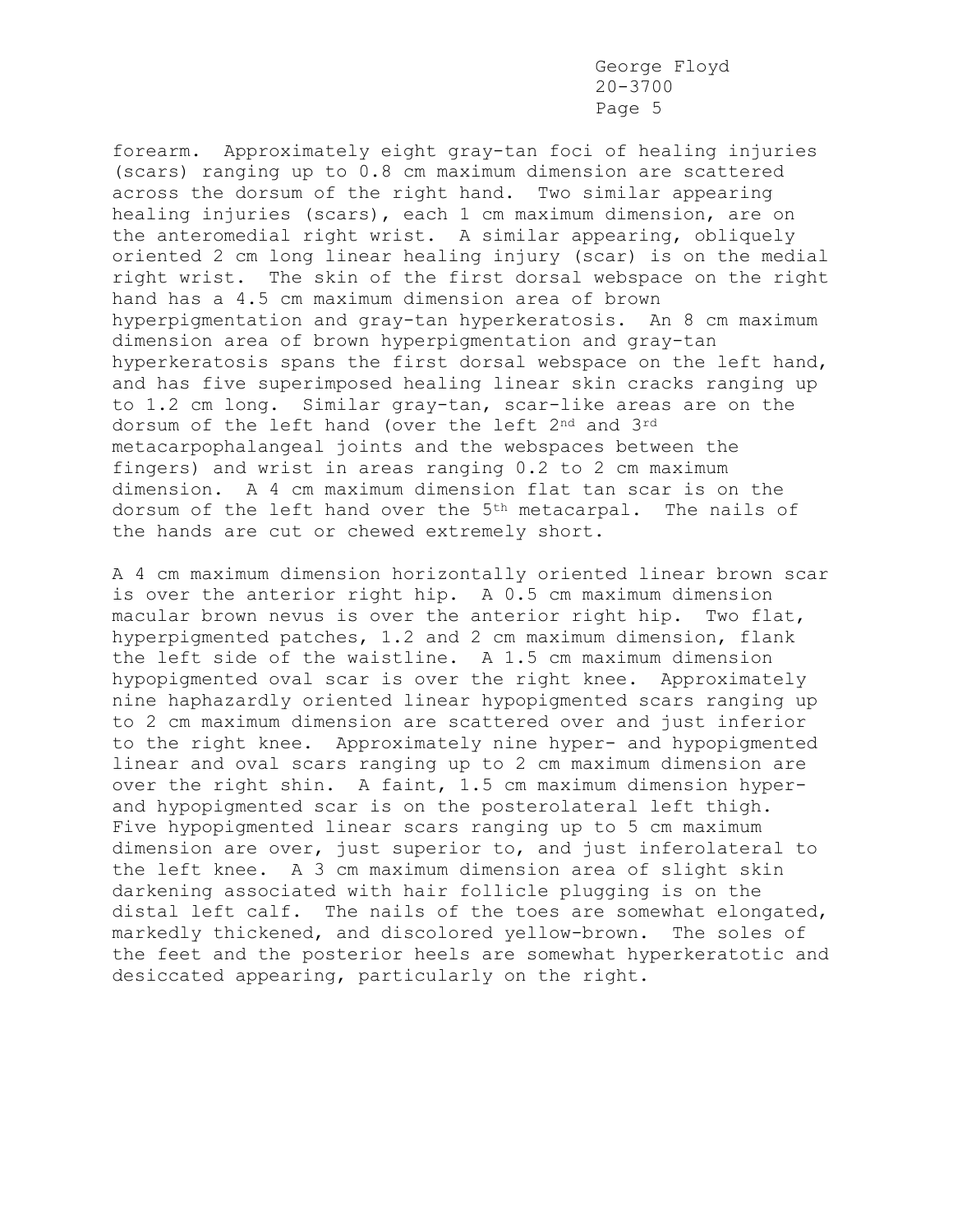# **TATTOOS:**

- A 42 cm maximum dimension monochromatic blue tattoo of an eagle holding a rifle spans the upper chest, from shoulder to shoulder and from the inferior neck to the distal sternum.
- An 11 cm maximum dimension monochromatic blue tattoo of a pair of praying hands is on the epigastric abdomen.
- A 9 cm maximum dimension monochromatic blue tattoo of the name "LAURA" is on the right upper abdomen.
- A 10 cm maximum dimension monochromatic blue tattoo of the name "CISSY" is on the left upper abdomen.
- A 28 cm maximum dimension monochromatic blue tattoo of the name "FLOYD" spans both sides of the abdomen just superior to the umbilicus.
- A 10 cm maximum dimension monochromatic blue tattoo of what appears to be a gravestone with some letters and numbers and the letters "R.I.P." is on the anterior right forearm.
- A 12 cm maximum dimension monochromatic blue tattoo of two stars and what appears to be the name "Brittney" and the letters "R.I.P." is on the proximal anterior left forearm.
- A 20 cm maximum dimension patterned monochromatic blue tattoo spans the anterior, lateral, and posterior aspects of the left forearm.

# **CLOTHING AND PERSONAL EFFECTS:**

The following clothing items are received with the body in the body bag, in a hospital patient belongings bag, and examined separate from the body at the start of the postmortem examination:

- Size XXL "Nike" brand blue track pants, extensively cut apart (presumably for medical intervention)
- A black ribbed sleeveless t-shirt (no tag), extensively cut apart (presumably for medical intervention)
- Size 3XL "Starting 5" brand black and gray sweatpants, extensively cut apart (presumably for medical intervention)
- A pair of black dress socks, one with a gray heel and gray toe box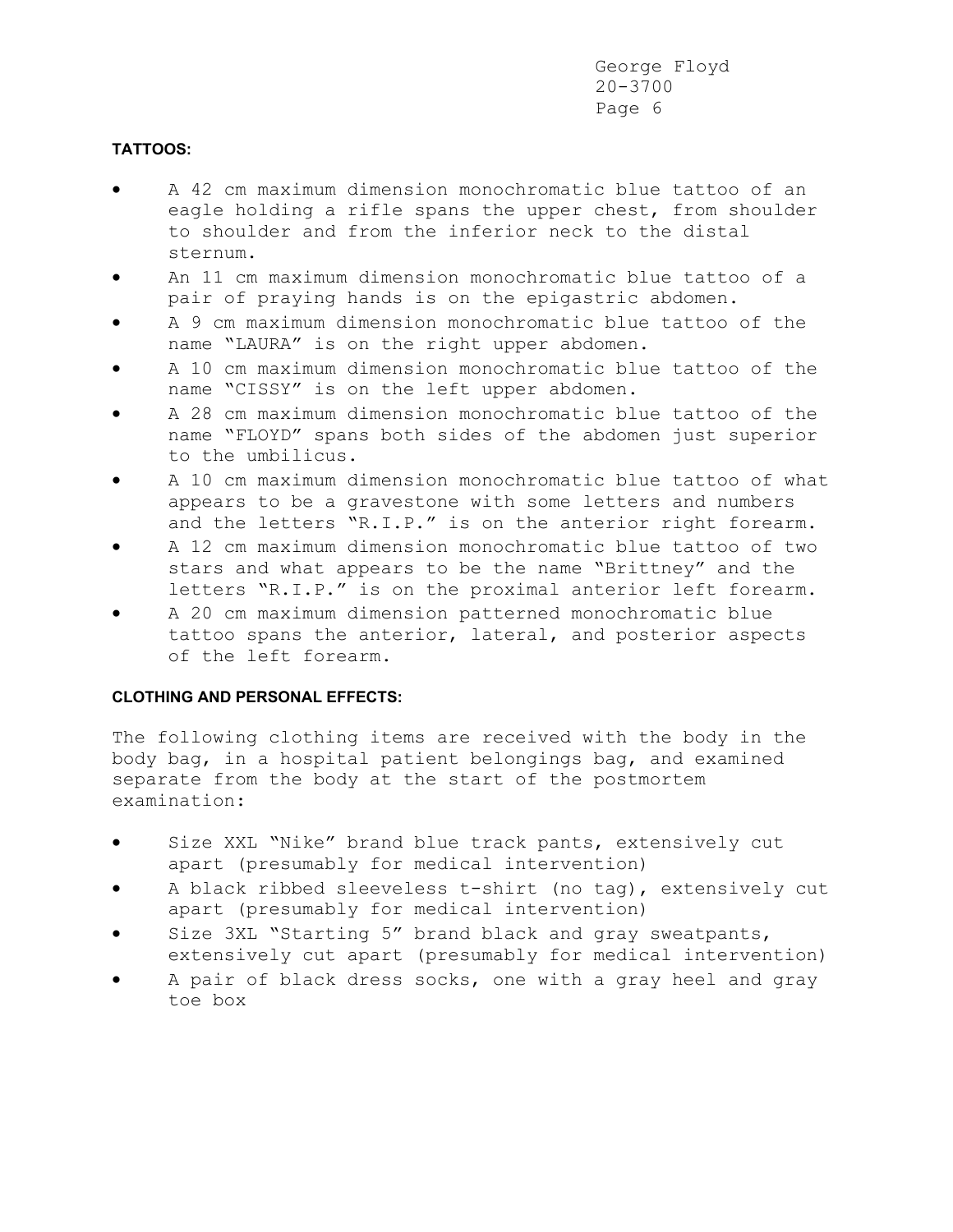### **MEDICAL INTERVENTION:**

- Oral endotracheal tube, correctly positioned in the trachea and held in place on the face with a white and tan plastic and elastic band
- Thoracostomy incision (3.6 cm maximum dimension, somewhat ragged and V-shaped), right lateral chest (approximately six superficial punctures and cuts, ranging from pinpoint to 1.5 cm long, are adjacent to the thoracostomy)
- Thoracostomy incision (3.9 cm long, somewhat ragged and linear), left lateral chest (a pinpoint cut or puncture is just inferior to the thoracostomy)
- Curvilinear orange abrasions centered over the sternum (10 cm maximum dimension aggregate), consistent with cardiopulmonary resuscitation
- Intravascular catheter with attached segment of tubing, taped in place just proximal to the left antecubital fossa (the tape associated with this catheter has created a localized area of skin slippage in the left antecubital fossa)
- Needle puncture, just distal to the left antecubital fossa
- Intraosseous catheter with attached tubing, right tibia
- Intraosseous catheter with attached tubing, left tibia
- Intravascular catheter with attached tubing, taped in place on the right groin
- Hospital tag, right great toe
- Hospital bracelets (2), right wrist
- Needle puncture, left groin
- Minimally hemorrhagic horizontal fracture in the sternum, consistent with cardiopulmonary resuscitation
- Non-hemorrhagic fracture of the anterior left 4th rib, consistent with cardiopulmonary resuscitation

# **EVIDENCE OF INJURY:**

# *Head and Neck*

- 4 cm maximum dimension abraded red-black-purple contusion, lateral corner of left brow
- Pinpoint red abrasion, just left of the midline of the forehead
- 6.5 cm maximum dimension red-black abrasion, left cheek
- 0.6 cm maximum dimension red abrasion, just inferior to left corner of mouth
- 0.8 cm maximum dimension curvilinear red avulsion, just superior to right side of upper lip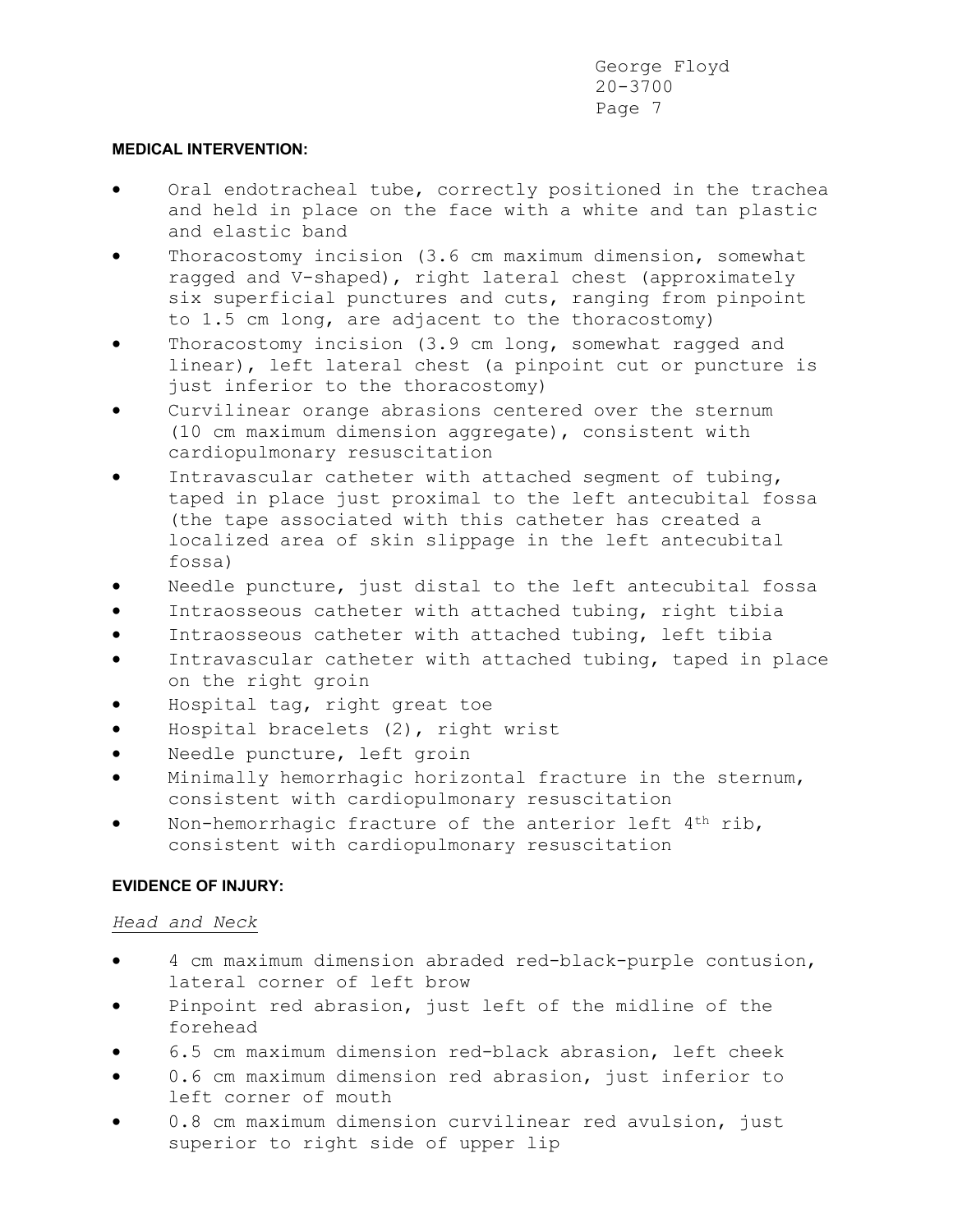- Eight pinpoint to 0.2 cm maximum dimension red abrasions, right side of nose
- Faint blue contusions on the body of the nose  $(3.5 \text{ cm})$ , right naris (1.5 cm), and left naris (1.0 cm)
- 1.5 cm maximum dimension aggregate of pink-purple mucosal abrasions and lacerations, upper lip
- 2 cm maximum dimension aggregate of pink-orange mucosal abrasions and lacerations, lower lip

# *Shoulders and Extremities*

- 8 cm maximum dimension purple contusion with 4.5 cm maximum dimension aggregate of linear red abrasions, anterolateral right shoulder
- 2 cm maximum dimension red L-shaped scratch, superior right shoulder
- 14 cm maximum dimension pink-purple contusion with a discontinuous 8 cm maximum dimension dried red-black abrasion, left shoulder
- 0.2 cm maximum dimension red abrasion, just medial to the right elbow
- 3 cm maximum dimension faint pink contusion, just medial to the left elbow
- Pinpoint red abrasion, just medial and distal to the left elbow
- 1.5 cm maximum dimension purple contusion, proximal right shin
- 2.5 cm maximum dimension aggregate of red abrasions, distal right shin
- 0.3 cm maximum dimension red abrasion over the left calf

# *Wrists and Hands*

- 1.4 cm maximum dimension red and dried black abrasion, dorsum of proximal interphalangeal joint, right index finger
- Two 0.8 cm maximum dimension red and focally dried black abrasions, dorsum of proximal interphalangeal joint, right middle finger
- Circumferential, discontinuous, 3.5 cm maximum width, roughly parallel pink-purple contusions encircling the right wrist, with areas of superimposed abrasions up to 1.2 cm maximum dimension; a 0.9 cm long superficial red scratch is on the lateral right wrist between the patterned contusion and the hand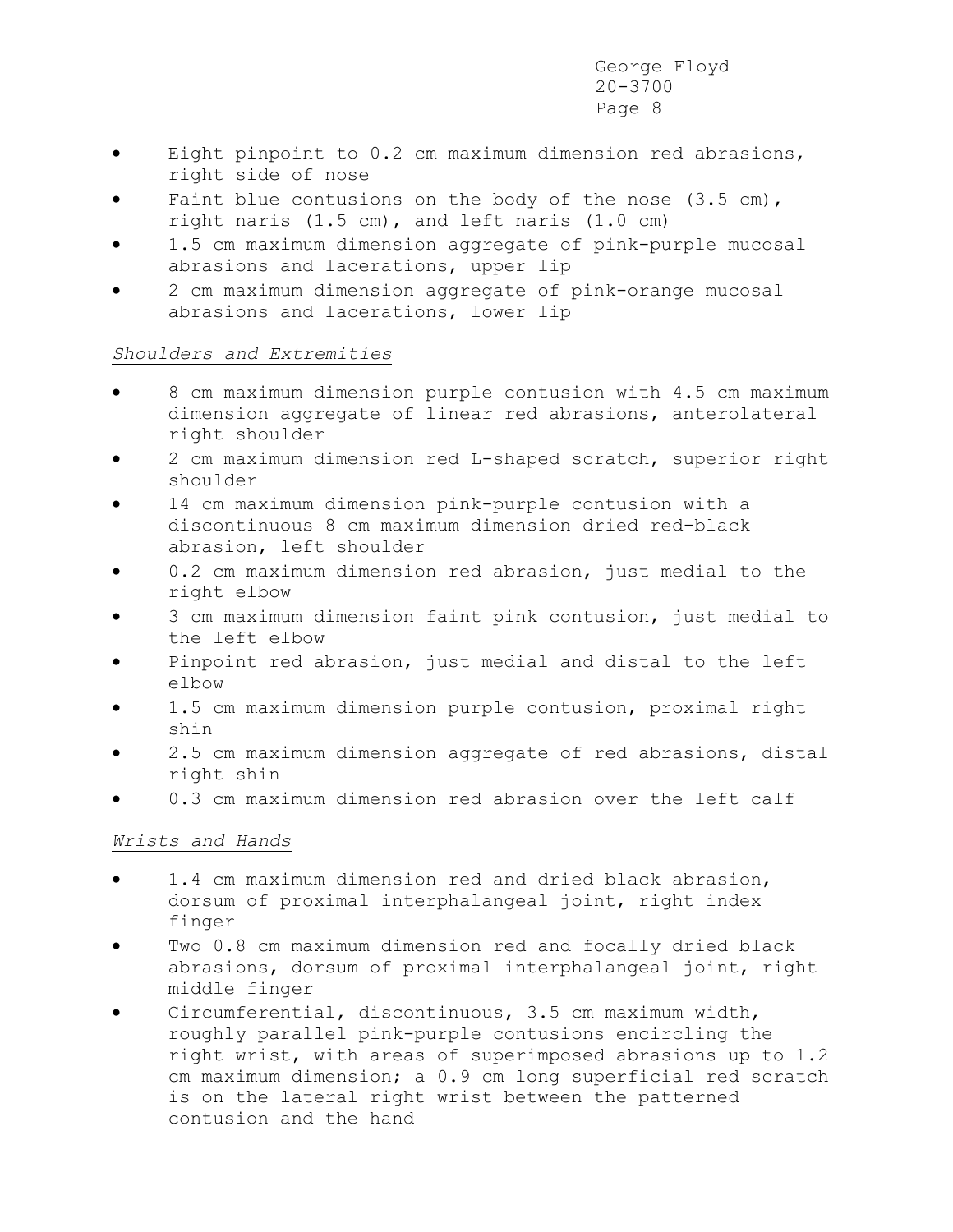- Circumferential, discontinuous, 2.5 cm maximum width, roughly parallel pink-purple contusions encircling the left wrist, with areas of superimposed abrasions up to 1.3 cm maximum dimension
	- On the anterolateral left wrist, in a 3.5 cm long area, the injury transitions to a dried yellow-black abraded furrow before blending into the anterior wrist crease
- 2.2 cm maximum dimension purple contusion, dorsum of left hand

### **INTERNAL EXAMINATION:**

**HEAD:** The soft tissues of the scalp are free of injury. The calvarium is intact, as is the dura mater beneath it. Clear cerebrospinal fluid surrounds the 1380 g brain, which has unremarkable gyri and sulci. Coronal sections demonstrate sharp demarcation between white and gray matter, without hemorrhage or contusive injury. The ventricles are of normal size. The basal ganglia, brainstem, cerebellum, and arterial systems are free of injury or other abnormalities. There are no skull fractures. The atlanto-occipital joint is stable.

**NECK:** Layer by layer dissection of the anterior strap muscles of the neck discloses no areas of contusion or hemorrhage within the musculature. The thyroid cartilage and hyoid bone are intact. The larynx is lined by intact mucosa. The thyroid is symmetric and red-brown, without cystic or nodular change. The tongue is free of bite marks, hemorrhage, or other injuries. The cervical spinal column is palpably stable and free of hemorrhage.

**BODY CAVITIES:** Except as previously noted, the ribs, sternum, and vertebral bodies are visibly and palpably intact. Stripping of the parietal pleura reveals no occult rib fractures. No excess fluid is in the pleural, pericardial, or peritoneal cavities. The organs occupy their usual anatomic positions. Adjacent to the left external iliac vessels and left psoas muscle (but not apparently arising from them or attached to them) is a firm, 4 cm maximum dimension thinly encapsulated mass consisting of red-brown and fleshy white-gray areas, admixed with centrally scarred and calcified areas.

**RESPIRATORY SYSTEM:** The right and left lungs weigh 1085 and 1015 g, respectively. The external surfaces are pink only on the most anterior aspects, and deep red-purple in all other areas. The pulmonary parenchyma is diffusely congested and edematous.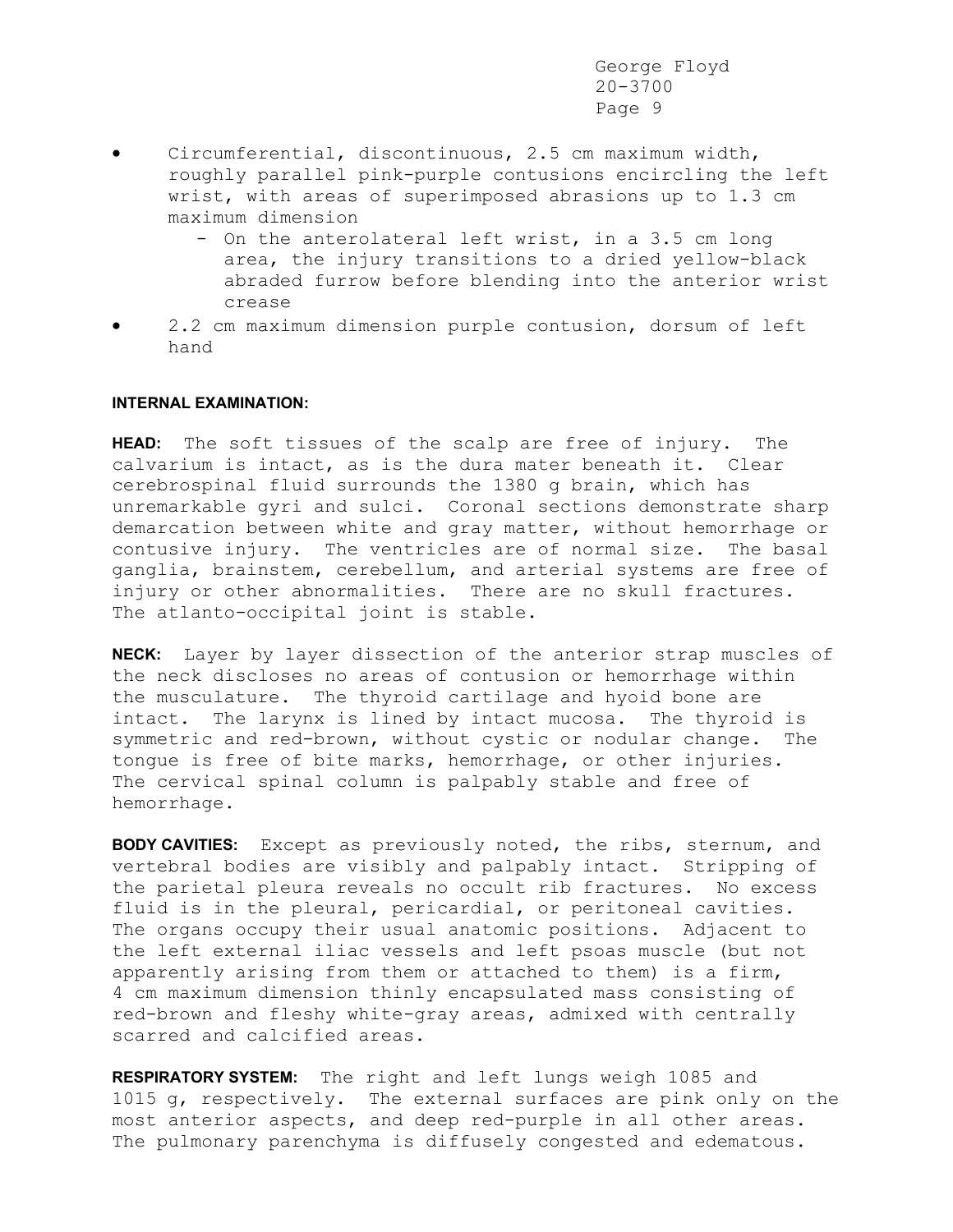No mass lesions or areas of consolidation are present. The pulmonary vascular tree is free of thromboemboli. The tracheobronchial tree is free of blood, edema fluid, or foreign material.

**CARDIOVASCULAR SYSTEM:** The 540 g heart (upper limit of normal for body length is 510 g; upper limit of normal for body weight is 521 g)<sup>1</sup> is contained in an intact pericardial sac. The epicardial surface is smooth, with modest fat investment. The coronary arteries are present in a normal distribution, with a right dominant pattern. Cross sections of the vessels show multifocal atherosclerosis, with 75% proximal and 75% mid narrowing of the left anterior descending coronary artery; 75% proximal narrowing of the 1st diagonal branch of the left anterior descending coronary artery; 25% proximal narrowing of the circumflex coronary artery; and 90% proximal narrowing of the right coronary artery. The myocardium is homogeneous, redbrown, and firm. The valve leaflets are thin and mobile. The walls of the left and right ventricles are 1.2 and 0.4 cm thick, respectively. The endocardium is smooth and glistening. Both ventricular cavities are mildly dilated. The minimally atherosclerotic aorta gives rise to three intact and patent arch vessels. The renal and mesenteric vessels are unremarkable.

**LIVER AND BILIARY SYSTEM:** The 2565 g liver has an intact, smooth capsule and a sharp anterior border. The parenchyma is tanbrown and congested, with the usual lobular architecture. No mass lesions or other abnormalities are seen. The gallbladder contains a moderate amount of green-black bile and no stones. The mucosal surface is green and velvety. The extrahepatic biliary tree is patent.

**SPLEEN:** The 140 g spleen has a smooth, intact, red-purple capsule. The parenchyma is maroon and congested.

**PANCREAS:** The pancreas is firm and yellow-tan, with the usual lobular architecture. No mass lesions or other abnormalities are seen.

**ADRENALS:** The right and left adrenal glands are symmetric, with bright yellow cortices and gray medullae. No masses or areas of hemorrhage are identified.

 $1$  Kitzman DW, Scholz DG, Hagen PT, et al. Age-related changes in normal human hearts during the first 10 decades of life. Part II (maturity): a quantitative anatomic study of 765 specimens from subjects 20 to 99 years old. Mayo Clin Proc. 1988; 63: 137-146.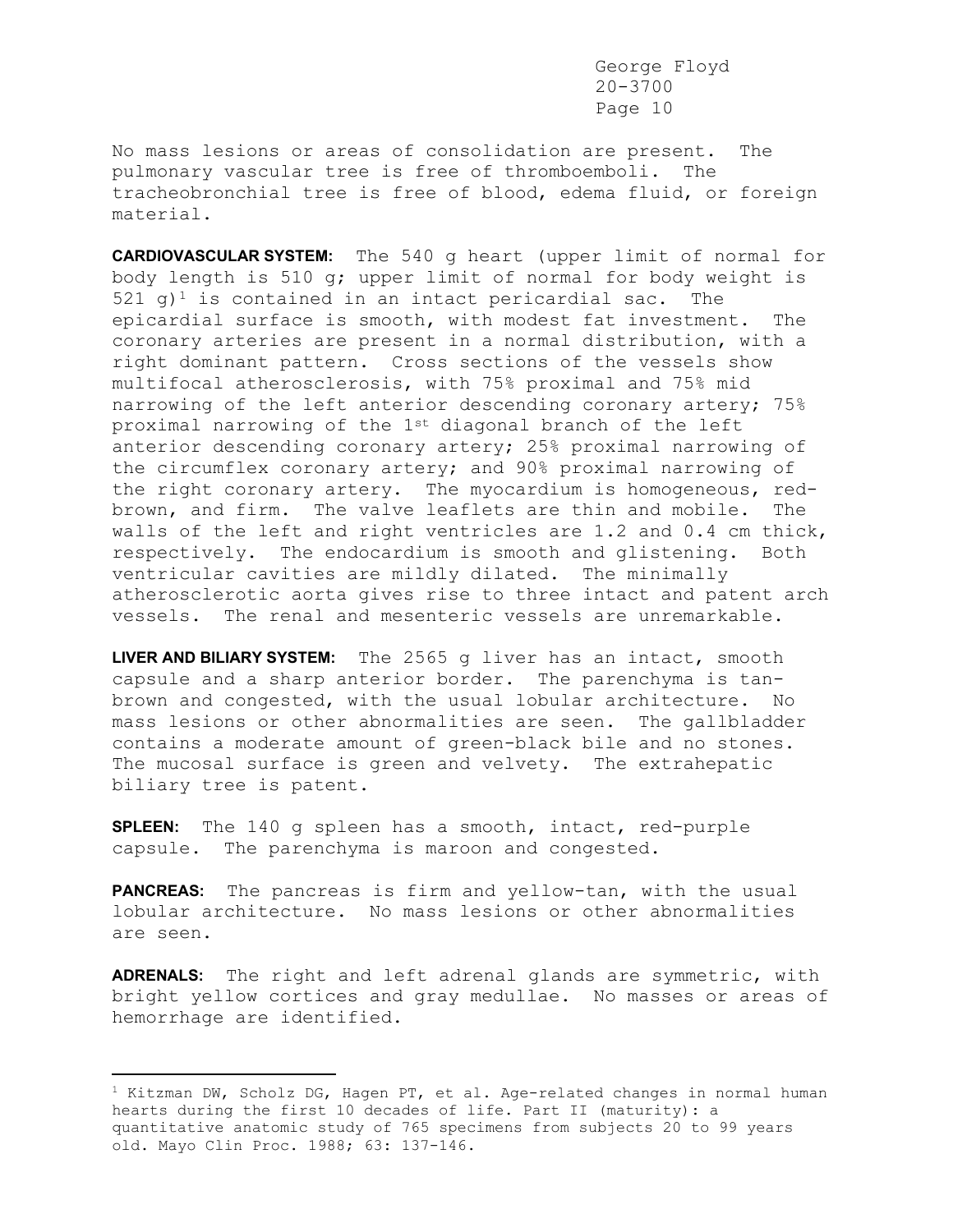**GENITOURINARY SYSTEM:** The right and left kidneys weigh 205 and 225 g, respectively. The external surfaces are intact and smooth. The cut surfaces are red-tan and congested, with uniformly thick cortices and sharp corticomedullary junctions. The pelves are unremarkable and the ureters are normal in course and caliber. White bladder mucosa overlies an intact bladder wall. The bladder contains approximately 80 mL of yellow urine. The prostate is normal in size, with lobular, yellow-tan parenchyma. The seminal vesicles are unremarkable. The testes are free of mass lesions, contusions, or other abnormalities.

**GASTROINTESTINAL TRACT:** The esophagus is intact and lined by smooth, gray-white mucosa. The stomach contains approximately 450 mL of dark brown fluid with innumerable soft fragments of gray-white food particulate matter resembling bread. The gastric wall is intact. The duodenum, loops of small bowel, and colon are unremarkable. The appendix is present.

### **SPECIAL PROCEDURES:**

Incision and subcutaneous dissection of the anterior and lateral aspects of the wrists demonstrates no foci of contusion or hemorrhage deep to the skin on the right. In the left wrist, there is multifocal fascial hemorrhage, with approximately 3 mL liquid blood accumulation, in the tissue surrounding the flexor tendons. The exposed wrist musculature itself appears free of injury.

An incision from the back of the head to the lower back, extending onto both buttocks, is dissected subcutaneously to the lateral aspects of the neck, the shoulders, and flanks. No areas of subcutaneous hemorrhage, soft tissue contusion, or other occult injury are found in the posterior neck, right and left lateral neck, shoulders, back, flanks, or buttocks.

### **ADDITIONAL PROCEDURES:**

- Documentary photographs are taken.
- Postmortem specimens collected and retained: vitreous fluid, femoral blood, urine, liver, and gastric contents.
- Representative tissue biopsies are retained in formalin for microscopic examination.
- The dissected organs are returned to the body.
- Pulled head hairs are placed in a labeled, sealed envelope.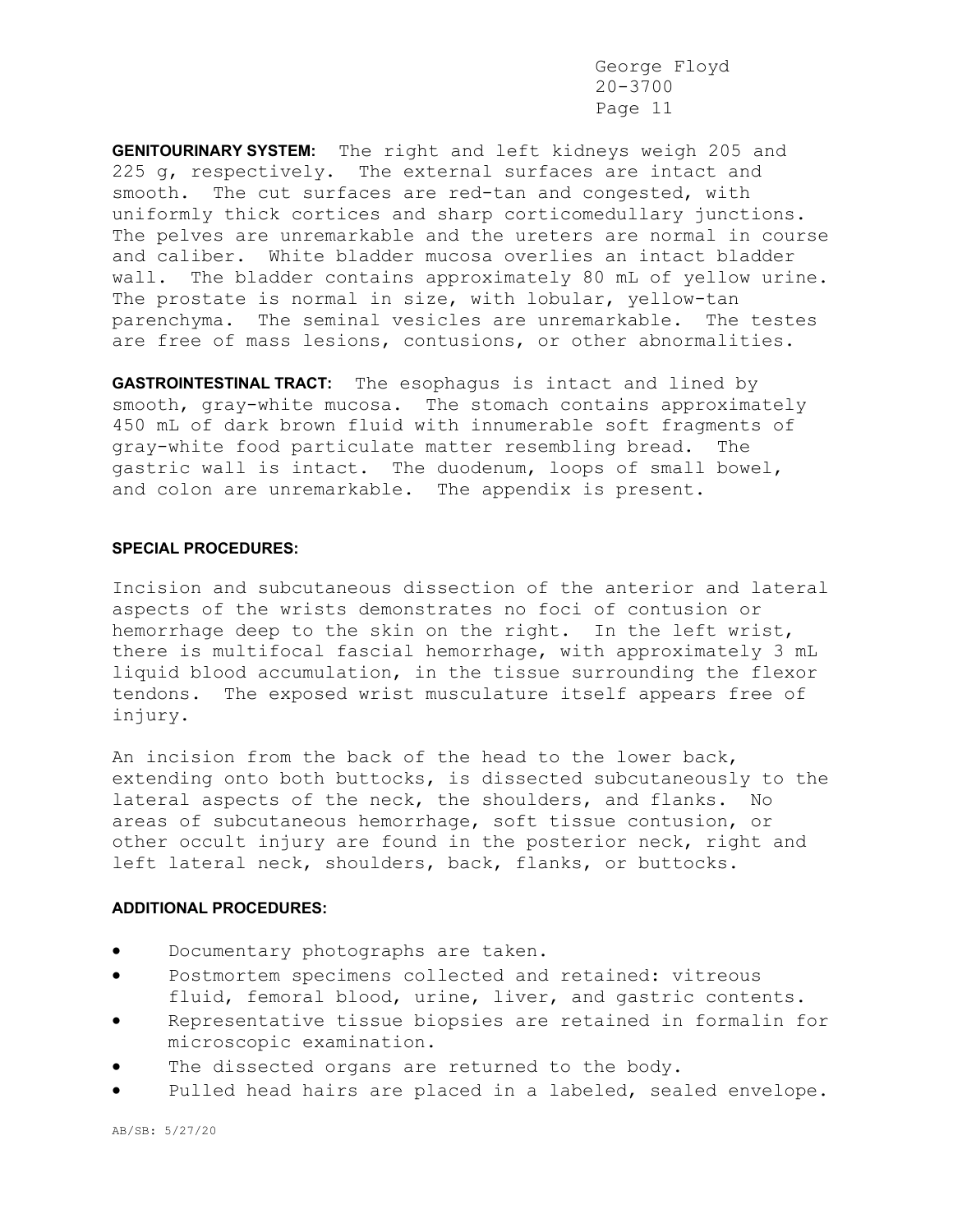### **MICROSCOPIC EXAMINATION:**

- **HEART (3-5):** Cross sections of left ventricular, right ventricular, and interventricular septal myocardium are examined and show the expected microscopic architecture, with readily visible boxcar nuclear changes in the septal and left ventricular sections. Cross sections of coronary arteries, though not all ideally oriented, confirm the gross impression of atherosclerotic narrowing.
- LUNGS (6): Sections of right and left lung show generally normal overall architecture, without malignancy, pneumonia, granulomatous inflammation, or polarizable intravascular foreign material. Many small vessels contain rounded clear vacuoles, consistent with bone marrow embolism from cardiopulmonary resuscitation.
- **LIVER (7):** No significant pathologic abnormality (marked congestion).
- **SPLEEN (7):** No significant pathologic abnormality.
- **KIDNEY (8):** No significant pathologic abnormality (marked congestion).
- **PANCREAS (8):** No significant pathologic abnormality.
- **ADRENAL (9):** No significant pathologic abnormality (marked congestion).
- **SPLEEN (9):** No significant pathologic abnormality (marked congestion).
- **BRAIN (10-12):** Sections of hippocampus, cerebellum, cerebral cortex, and midbrain show the expected microscopic architecture, without hypoxicischemic, reactive, neoplastic, or inflammatory changes.

# **LEFT PELVIC**

**MASS (1,2):** Decalcified (1) and routinely fixed (2) sections show a proliferation of generally bland appearing cells with small to moderate amounts of eosinophilic cytoplasm and generally uniform nuclei with neuroendocrine features. Occasional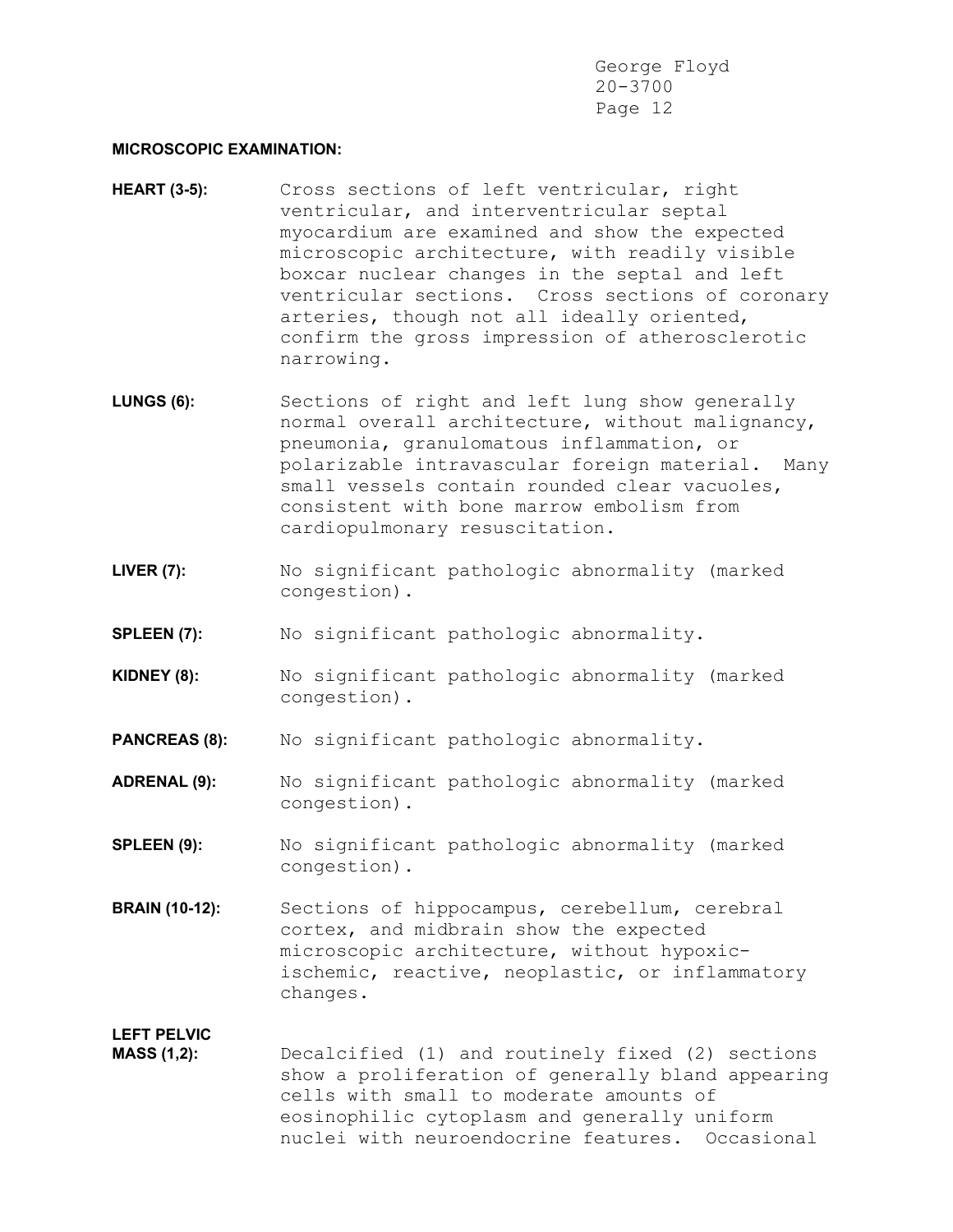nuclei show mild pleomorphism, but mitotic activity is not seen. Much of the tumor is composed of cells in sheets, cords, and nests in a carcinoid-like pattern; other areas vary from vascular to sclerosed and fibrotic. Taken together, the gross and microscopic (H&E-stains) features of the lesion are most suggestive of an extraadrenal paraganglioma. AFB and GMS stains are non-contributory.

*NOTE: Many of the above tissue sections, particularly those noted to have congestion, contain sickledappearing red blood cells.*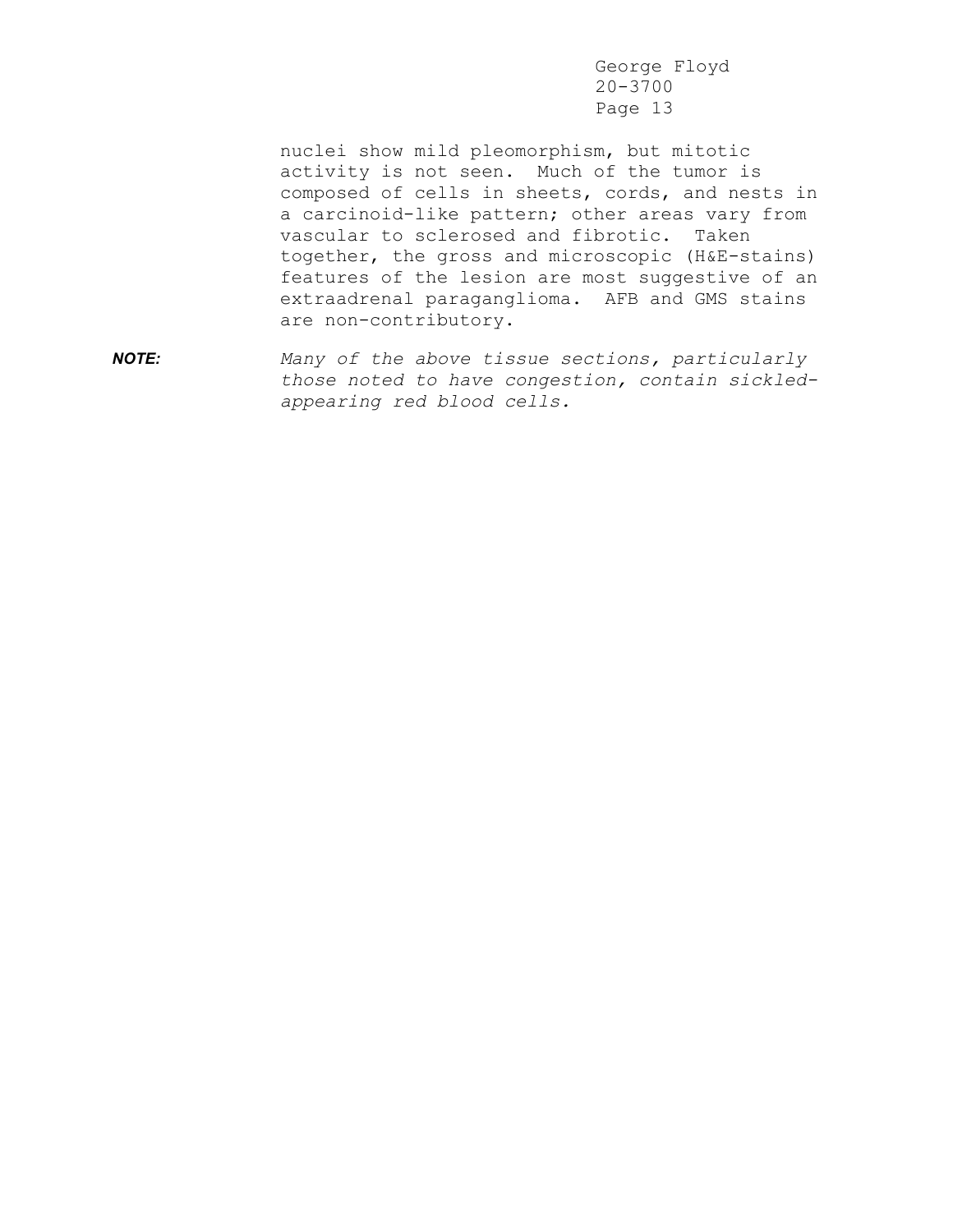

# NMS Labs 200 Welsh Road, Horsham, PA 19044-2208 e-mail: nms@nmslabs.com

Phone: (215) 657-4900 Fax: (215) 657-2972 Robert A. Middleberg, PhD, F-ABFT, DABCC-TC, Laboratory

|  |  | <b>Toxicology Report</b> |
|--|--|--------------------------|
|--|--|--------------------------|

**Report Issued** 05/31/2020 18:44

**148889 To:**

Hennepin County Medical Examiner 530 Chicago Avenue

Minneapolis, MN 55415

**Patient Name Patient ID Chain Age** 46 Y **Gender Workorder** FLOYD, GEORGE 2020-3700 NMSCP59310 Male 20159963 **DOB** 10/14/1973

**Page 1 of 7**

# **Positive Findings:**

| <b>Compound</b>              | <b>Result</b>      | <u>Units</u> | <b>Matrix Source</b> |
|------------------------------|--------------------|--------------|----------------------|
| <b>Caffeine</b>              | <b>Positive</b>    | mcq/mL       | 001 - Hospital Blood |
| <b>Cotinine</b>              | <b>Positive</b>    | ng/mL        | 001 - Hospital Blood |
| 4-ANPP                       | 0.65               | ng/mL        | 003 - Hospital Blood |
| 11-Hydroxy Delta-9 THC       | 1.2                | ng/mL        | 001 - Hospital Blood |
| <b>Delta-9 Carboxy THC</b>   | 42                 | ng/mL        | 001 - Hospital Blood |
| Delta-9 THC                  | 2.9                | ng/mL        | 001 - Hospital Blood |
| <b>Methamphetamine</b>       | 19                 | ng/mL        | 001 - Hospital Blood |
| Fentanyl                     | 11                 | ng/mL        | 001 - Hospital Blood |
| Norfentanyl                  | 5.6                | ng/mL        | 001 - Hospital Blood |
| <b>Cannabinoids</b>          | <b>Presump Pos</b> | ng/mL        | 012 - Urine          |
| <b>Amphetamines</b>          | <b>Presump Pos</b> | ng/mL        | 012 - Urine          |
| <b>Fentanyl / Metabolite</b> | <b>Presump Pos</b> | ng/mL        | 012 - Urine          |
| <b>Morphine - Free</b>       | 86                 | ng/mL        | 012 - Urine          |

See Detailed Findings section for additional information

### **Testing Requested:**

| <b>Analysis Code</b> | <b>Description</b>                                          |
|----------------------|-------------------------------------------------------------|
| 8050U                | Postmortem, Urine Screen Add-on (6-MAM Quantification only) |
| 9096B                | Alcohol Screen, Blood (Forensic)                            |
| 8210B                | Novel Psychoactive Substances (NPS) Screen 2, Blood         |
| 8052B                | Postmortem, Expanded, Blood (Forensic)                      |
| 8756B                | Novel Psychoactive Substances (NPS) Screen 1, Blood         |

# **Specimens Received:**

| ID | <b>Tube/Container</b> | Volume/<br>Mass  | <b>Collection</b><br>Date/Time | <b>Matrix Source</b>     | <b>Miscellaneous</b><br><b>Information</b> |
|----|-----------------------|------------------|--------------------------------|--------------------------|--------------------------------------------|
|    | 001 Lavender Vial     | $2.8$ mL         | 05/25/2020 21:00               | Hospital Blood           |                                            |
|    | 002 Gray Vial         | $0.6$ mL         | 05/25/2020 21:00               | Hospital Blood           |                                            |
|    | 003 Lavender Vial     | 5.75 mL          | 05/25/2020 21:00               | <b>Hospital Blood</b>    |                                            |
|    | 004 Light Blue Vial   | $2.5$ mL         | 05/25/2020 21:00               | Hospital Blood           |                                            |
|    | 005 Green Vial        | $1.3 \text{ mL}$ | 05/25/2020 21:00               | <b>Hospital Blood</b>    |                                            |
|    | 006 Red Vial          | $0.75$ mL        | 05/25/2020 21:00               | Hospital Serum or Plasma |                                            |
|    | 007 Gray Top Tube     | 8.8 mL           | 05/26/2020 12:20               | <b>Femoral Blood</b>     |                                            |
|    | 008 Gray Top Tube     | 8.8 mL           | 05/26/2020 12:20               | <b>Femoral Blood</b>     |                                            |
|    | 009 Gray Top Tube     | 8.8 mL           | 05/26/2020 12:20               | Femoral Blood            |                                            |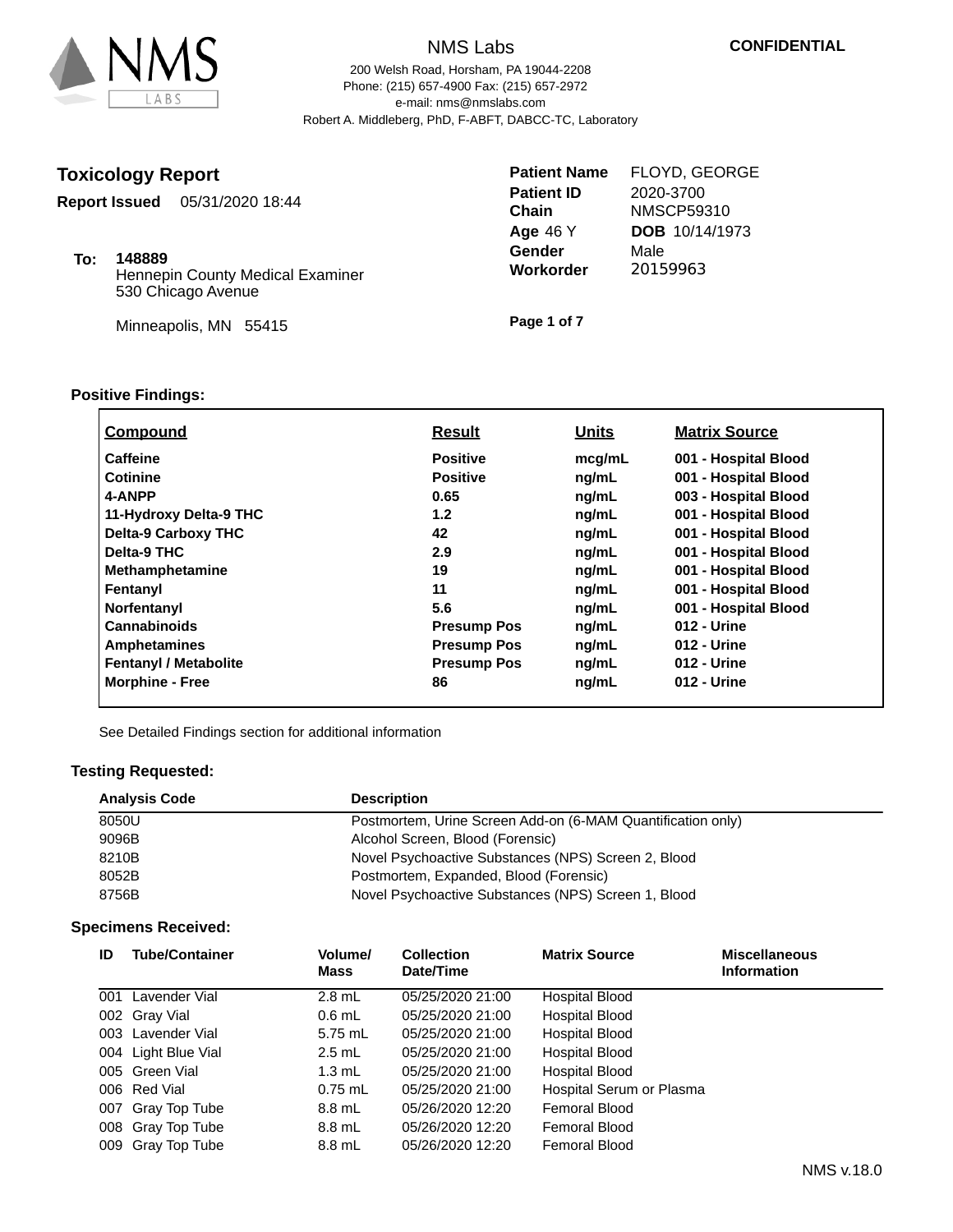

# **Chain**

20159963 NMSCP59310 2020-3700

**Page 2 of 7**

**Patient ID**

| ID  | <b>Tube/Container</b> | Volume/<br>Mass  | <b>Collection</b><br>Date/Time | <b>Matrix Source</b> | <b>Miscellaneous</b><br><b>Information</b> |
|-----|-----------------------|------------------|--------------------------------|----------------------|--------------------------------------------|
|     | 010 Gray Top Tube     | 8.8 mL           | 05/26/2020 12:20               | <b>Femoral Blood</b> |                                            |
|     | 011 Gray Vial         | $3.3 \text{ mL}$ | 05/26/2020 12:20               | Femoral Blood        |                                            |
|     | 012 Yellow Vial       | 7.75 mL          | 05/26/2020 12:20               | Urine                |                                            |
| 013 | Yellow Vial           | 7.75 mL          | 05/26/2020 12:20               | Urine                |                                            |

All sample volumes/weights are approximations.

Specimens received on 05/28/2020.

### **Detailed Findings:**

|                              |               |              | Rpt.  |                                                                                                               |                    |
|------------------------------|---------------|--------------|-------|---------------------------------------------------------------------------------------------------------------|--------------------|
| <b>Analysis and Comments</b> | <b>Result</b> | <b>Units</b> | Limit | <b>Specimen Source</b>                                                                                        | <b>Analysis By</b> |
| Caffeine                     | Positive      | mcg/mL       | 0.20  | 001 - Hospital Blood                                                                                          | LC/TOF-MS          |
| Cotinine                     | Positive      | nq/mL        | 200   | 001 - Hospital Blood                                                                                          | LC/TOF-MS          |
| 4-ANPP                       | 0.65          | ng/mL        | 0.10  | 003 - Hospital Blood                                                                                          | LC-MS/MS           |
| 11-Hydroxy Delta-9 THC       | 1.2           | ng/mL        | 1.0   | 001 - Hospital Blood                                                                                          | LC-MS/MS           |
| Delta-9 Carboxy THC          | 42            | ng/mL        | 5.0   | 001 - Hospital Blood                                                                                          | LC-MS/MS           |
| Delta-9 THC                  | 2.9           | ng/mL        | 0.50  | 001 - Hospital Blood                                                                                          | LC-MS/MS           |
| Methamphetamine              | 19            | nq/mL        | 5.0   | 001 - Hospital Blood                                                                                          | LC-MS/MS           |
| Fentanyl                     | 11            | ng/mL        | 0.10  | 001 - Hospital Blood                                                                                          | LC-MS/MS           |
| Norfentanyl                  | 5.6           | ng/mL        | 0.20  | 001 - Hospital Blood                                                                                          | LC-MS/MS           |
| Cannabinoids                 | Presump Pos   | ng/mL        | 50    | 012 - Urine                                                                                                   | <b>EIA</b>         |
|                              |               |              |       | This test is an unconfirmed screen. Confirmation by a more definitive technique such as GC/MS is recommended. |                    |
| Amphetamines                 | Presump Pos   | nq/mL        | 500   | 012 - Urine                                                                                                   | <b>EIA</b>         |
|                              |               |              |       | This test is an unconfirmed screen. Confirmation by a more definitive technique such as GC/MS is recommended. |                    |
| Fentanyl / Metabolite        | Presump Pos   | ng/mL        | 2.0   | 012 - Urine                                                                                                   | <b>EIA</b>         |
|                              |               |              |       | This test is an unconfirmed screen. Confirmation by a more definitive technique such as GC/MS is recommended. |                    |
| Morphine - Free              | 86            | nq/mL        | 25    | 012 - Urine                                                                                                   | LC-MS/MS           |

#### **Other than the above findings, examination of the specimen(s) submitted did not reveal any positive findings of toxicological significance by procedures outlined in the accompanying Analysis Summary.**

### **Reference Comments:**

11-Hydroxy Delta-9 THC (Active Metabolite) - Hospital Blood: 1.

> 11-Hydroxy Delta-9 THC is an active intermediate metabolite of tetrahydrocannabinol (THC) the active component of marijuana. Usual peak levels: Less than 10% of THC levels after smoking.

4-ANPP (Despropionyl fentanyl) - Hospital Blood: 2.

4-ANPP (despropionylfentanyl) is a precursor chemical used in the production of fentanyl and is also a fentanyl metabolite. It may be used in the production of other related compounds such as acetyl fentanyl, butyryl fentanyl and furanyl fentanyl and may be a metabolite of these and other fentanyl-related compounds. It is considered to be pharmacologically weak.

3. Amphetamines - Urine:

Amphetamines are a class of central nervous system stimulant drugs, with some therapeutic uses, and a high potential for abuse.

This result derives from a presumptive test, which may be subject to cross-reactivity with non-amphetamine related compounds. A second test is necessary to confirm the presence of amphetamine related compounds.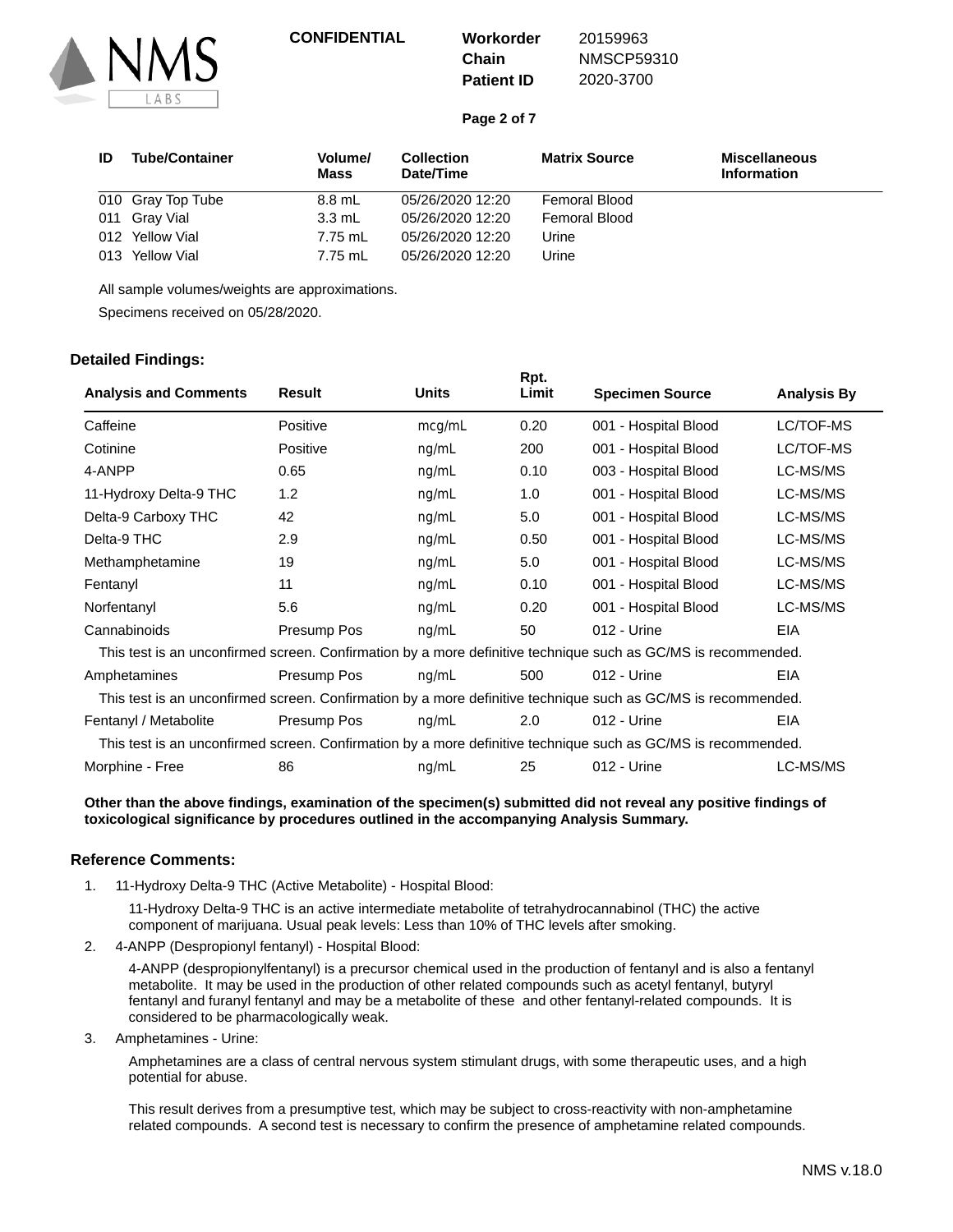

**Chain Patient ID** 20159963 NMSCP59310 2020-3700

**Page 3 of 7**

### **Reference Comments:**

Caffeine (No-Doz®) - Hospital Blood: 4.

> Caffeine is a xanthine-derived central nervous system stimulant. It also produces diuresis and cardiac and respiratory stimulation. It can be readily found in such items as coffee, tea, soft drinks and chocolate. As a reference, a typical cup of coffee or tea contains between 40 to 100 mg caffeine.

The reported qualitative result for this substance was based upon a single analysis only. If confirmation testing is required please contact the laboratory.

Cannabinoids - Urine: 5.

> Cannabinoids are chemical compounds derived from the plant Cannabis sativa (marijuana), including active components, chemical congeners and metabolites. Delta-9-Tetrahydrocannabinol (THC) is the principal active component.

This result derives from a presumptive test, which may be subject to cross-reactivity with non-cannabinoid related compounds. A second test is necessary to confirm the presence of cannabinoid related compounds.

6. Cotinine (Nicotine Metabolite) - Hospital Blood:

Cotinine is a metabolite of nicotine and may be encountered in the fluids and tissues of an individual as a result of tobacco exposure.

Anabasine is a natural product occurring in tobacco, but not in pharmaceutical nicotine and a separate test for anabasine in urine can be used to distinguish tobacco from pharmaceutical nicotine use.

The reported qualitative result for this substance was based upon a single analysis only. If confirmation testing is required please contact the laboratory.

7. Delta-9 Carboxy THC (Inactive Metabolite) - Hospital Blood:

Delta-9-THC is the principle psychoactive ingredient of marijuana/hashish. Delta-9-carboxy-THC (THCC) is the inactive metabolite of THC. The usual peak concentrations in serum for 1.75% or 3.55% THC marijuana cigarettes are 10 - 101 ng/mL attained 32 to 240 minutes after beginning smoking, with a slow decline thereafter. The ratio of whole blood concentration to plasma concentration is unknown for this analyte. THCC may be detected for up to one day or more in blood. Both delta-9-THC and THCC may be present substantially longer in chronic users. THCC is usually not detectable after passive inhalation.

8. Delta-9 THC (Active Ingredient of Marijuana) - Hospital Blood:

Marijuana is a DEA Schedule I hallucinogen. Pharmacologically, it has depressant and reality distorting effects. Collectively, the chemical compounds that comprise marijuana are known as Cannabinoids.

Delta-9-THC is the principle psychoactive ingredient of marijuana/hashish. It rapidly leaves the blood, even during smoking, falling to below detectable levels within several hours. Delta-9-carboxy-THC (THCC) is the inactive metabolite of THC and may be detected for up to one day or more in blood. Both delta-9-THC and THCC may be present substantially longer in chronic users.

THC concentrations in blood are usually about one-half of serum/plasma concentrations. Usual peak levels in serum for 1.75% or 3.55% THC marijuana cigarettes: 50 - 270 ng/mL at 6 to 9 minutes after beginning smoking, decreasing to less than 5 ng/mL by 2 hrs.

Fentanyl (Duragesic®; Sublimaze®) - Hospital Blood: 9.

Fentanyl is a DEA Schedule II synthetic morphine substitute anesthetic/analgesic. It is reported to be 80 to 200 times as potent as morphine and has a rapid onset of action as well as addictive properties.

It is reported that patients lost consciousness at mean plasma levels of fentanyl of 34 ng/mL when infused with 75 mcg/Kg over a 15 min period; peak plasma levels averaged 50 ng/mL.

After application of a fentanyl transdermal preparation (patch), serum fentanyl concentrations are reported to be in the following ranges within 24 hours:

25 mcg/hour patch: 0.3 - 1.2 ng/mL

50 mcg/hour patch: 0.6 - 1.8 ng/mL

75 mcg/hour patch: 1.1 - 2.6 ng/mL

100 mcg/hour patch: 1.9 - 3.8 ng/mL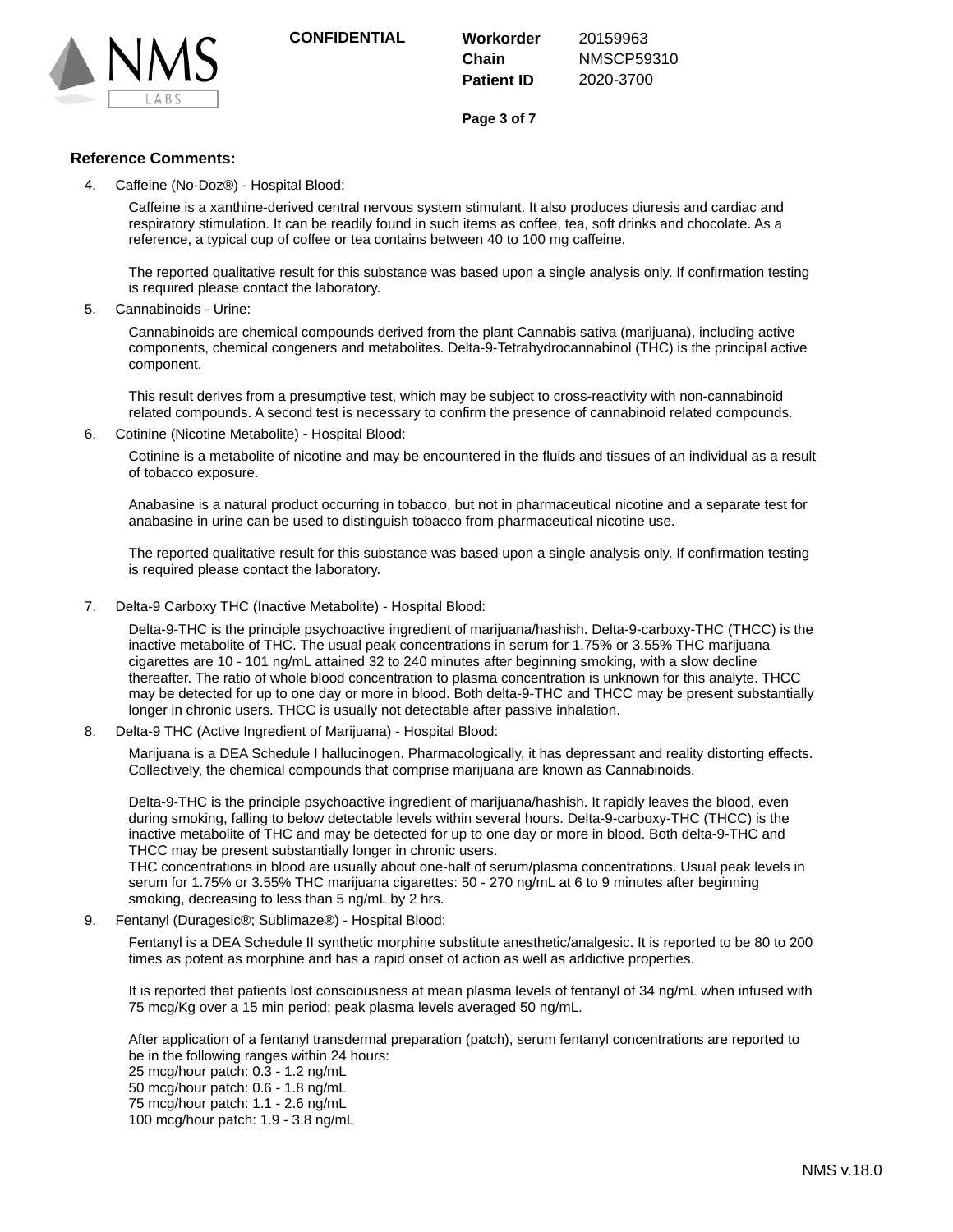

**Chain Patient ID** 20159963 NMSCP59310 2020-3700

**Page 4 of 7**

### **Reference Comments:**

Following removal of the patch, serum fentanyl concentrations are reported to decrease with a mean elimination half-life of 17 hours (range, 13 to 22 hours).

The mean peak plasma serum fentanyl concentration in adults given an 800 mcg oral transmucosal fentanyl preparation over 15 minutes is reported at 2.1 ng/mL (range, 1.4 - 3.0 ng/mL) at approximately 0.4 hours.

Signs associated with fentanyl toxicity include severe respiratory depression, seizures, hypotension, coma and death. In fatalities from fentanyl, blood concentrations are variable and have been reported as low as 3 ng/mL.

Substance(s) known to interfere with the identity and/or quantity of the reported result: 4-methylphenethyl acetyl fentanyl

10. Fentanyl / Metabolite - Urine:

Fentanyl is a DEA Schedule II synthetic morphine substitute anesthetic/analgesic. It is reported to be 80 to 200 times as potent as morphine and has a rapid onset of action as well as addictive properties.

This result derives from a presumptive test, which may be subject to cross-reactivity with non-fentanyl related compounds. A second test is necessary to confirm the presence of fentanyl related compounds.

11. Methamphetamine - Hospital Blood:

d-Methamphetamine is a DEA schedule II stimulant drug capable of causing hallucinations, aggressive behavior and irrational reactions. Chemically, there are two forms (isomers) of methamphetamine: l- and dmethamphetamine. The l-isomer is used in non-prescription inhalers as a decongestant and has weak CNSstimulatory activity. The d-isomer has been used therapeutically as an anorexigenic agent in the treatment of obesity and has potent CNS-, cardiac- and circulatory-stimulatory activity. Amphetamine and norephedrine (phenylpropanolamine) are metabolites of methamphetamine. d-Methamphetamine is an abused substance because of its stimulatory effects and is also addictive.

A peak blood concentration of methamphetamine of 20 ng/mL was reported at 2.5 hr after an oral dosage of 12.5 mg. Blood levels of 200 - 600 ng/mL have been reported in methamphetamine abusers who exhibited violent and irrational behavior. High doses of methamphetamine can also elicit restlessness, confusion, hallucinations, circulatory collapse and convulsions.

\*In this case, the level of methamphetamine determined has not been differentiated according to its isomeric forms. Differentiation of the isomers of methamphetamine is available upon request.

12. Morphine - Free (Codeine Metabolite) - Urine:

Morphine is a DEA Schedule II narcotic analgesic. In analgesic therapy, it is usually encountered as the parent compound, however, it is also commonly found as the metabolite of codeine and heroin. In illicit preparations from which morphine may arise, codeine may be present as a contaminant. A large portion of the morphine is bound to the blood proteins or is conjugated; that which is not bound or conjugated is termed 'free morphine'. Hydromorphone is a reported metabolite of morphine.

In general, free morphine is the active biologic agent. Morphine has diverse effects that may include analgesia, drowsiness, nausea and respiratory depression. 6-monoacetylmorphine (6-MAM) is the 6-monoacetylated form of morphine, which is pharmacologically active. It is commonly found as the result of heroin use.

13. Norfentanyl (Fentanyl Metabolite) - Hospital Blood:

Norfentanyl is the primary inactive metabolite of the synthetic narcotic analgesic fentanyl. Substance(s) known to interfere with the identity and/or quantity of the reported result: Benzyl Fentanyl

### **Sample Comments:**

001 Physician/Pathologist Name: Dr. Andrew Baker

Unless alternate arrangements are made by you, the remainder of the submitted specimens will be discarded one (1) year from the date of this report; and generated data will be discarded five (5) years from the date the analyses were performed.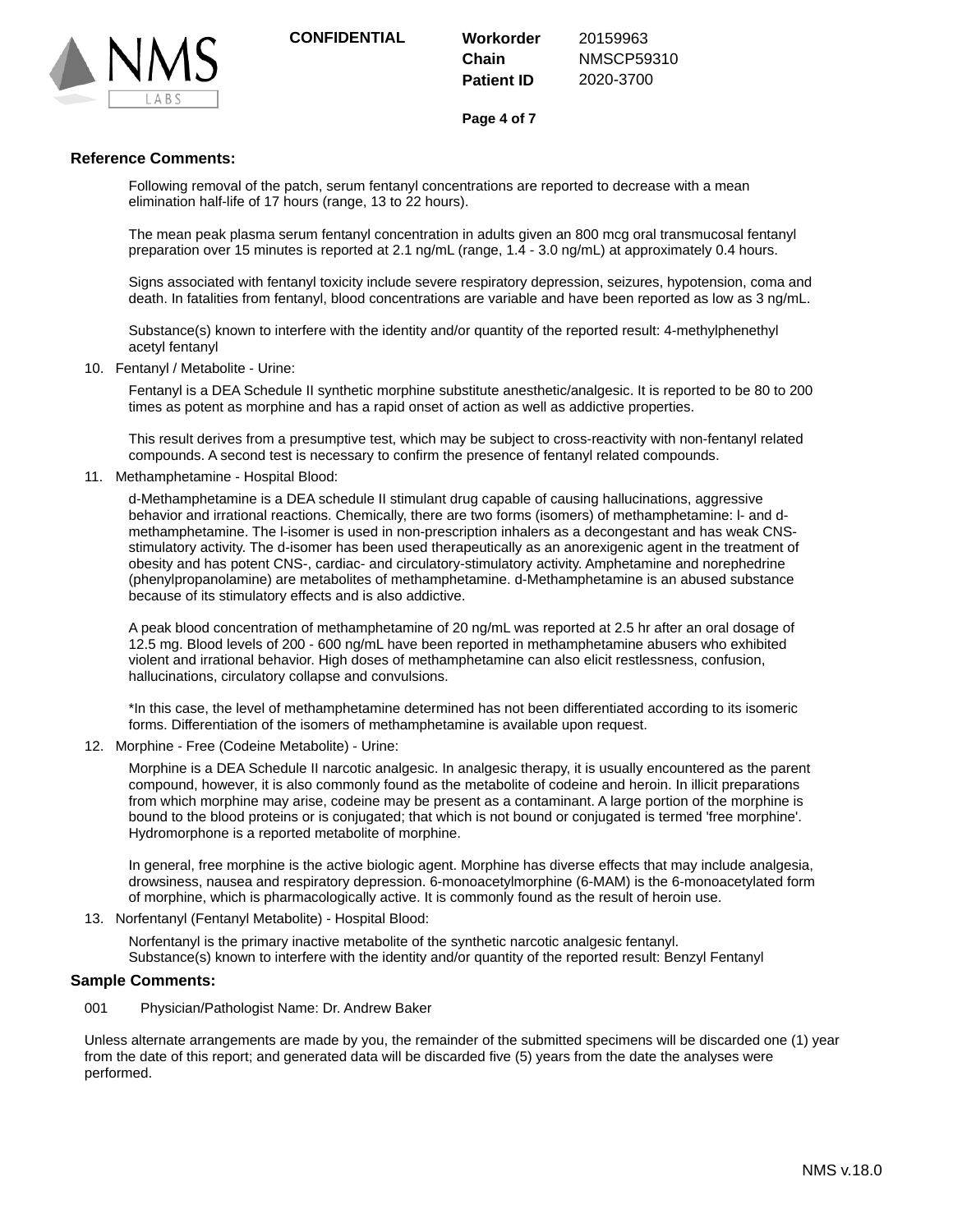

**Chain Patient ID**

20159963 NMSCP59310 2020-3700

**Page 5 of 7**

Workorder 20159963 was electronically signed on 05/31/2020 18:27 by:

Daniel S. Isenschmid, Ph.D., F-ABFT Forensic Toxicologist

# **Analysis Summary and Reporting Limits:**

All of the following tests were performed for this case. For each test, the compounds listed were included in the scope. The Reporting Limit listed for each compound represents the lowest concentration of the compound that will be reported as being positive. If the compound is listed as None Detected, it is not present above the Reporting Limit. Please refer to the Positive Findings section of the report for those compounds that were identified as being present.

Acode 50016U - Opiates - Free (Unconjugated) Confirmation, Urine

-Analysis by High Performance Liquid Chromatography/ Tandem Mass Spectrometry (LC-MS/MS) for:

| Compound                           | Rpt. Limit         | Compound             | Rpt. Limit         |
|------------------------------------|--------------------|----------------------|--------------------|
| 6-Monoacetylmorphine - Free        | $5.0$ ng/mL        | Hydromorphone - Free | $5.0$ ng/mL        |
| Codeine - Free                     | $25 \text{ nq/mL}$ | Morphine - Free      | $25$ ng/mL         |
| Dihydrocodeine / Hydrocodol - Free | $25 \text{ na/mL}$ | Oxycodone - Free     | $25 \text{ nq/mL}$ |
| Hydrocodone - Free                 | $25$ ng/mL         | Oxymorphone - Free   | $5.0$ ng/mL        |
|                                    |                    |                      |                    |

Acode 52198B - Cannabinoids Confirmation, Blood - Hospital Blood

-Analysis by High Performance Liquid Chromatography/ Tandem Mass Spectrometry (LC-MS/MS) for:

| Compound               | Rpt. Limit | Compound    | Rpt. Limit   |
|------------------------|------------|-------------|--------------|
| 11-Hydroxy Delta-9 THC | 1.0 ng/mL  | Delta-9 THC | $0.50$ ng/mL |
| Delta-9 Carboxy THC    | 5.0 ng/mL  |             |              |

Acode 52483B - Amphetamines Confirmation, Blood - Hospital Blood

-Analysis by High Performance Liquid Chromatography/ Tandem Mass Spectrometry (LC-MS/MS) for:

| Compound    | Rpt. Limit                                                                       | Compound            | Rpt. Limit  |
|-------------|----------------------------------------------------------------------------------|---------------------|-------------|
| Amphetamine | $5.0 \text{ ng/mL}$                                                              | Methamphetamine     | $5.0$ ng/mL |
| Ephedrine   | $5.0$ ng/mL                                                                      | Norpseudoephedrine  | $5.0$ ng/mL |
| <b>MDA</b>  | $5.0$ ng/mL                                                                      | Phentermine         | $5.0$ ng/mL |
| MDEA        | $5.0$ ng/mL                                                                      | Phenylpropanolamine | $20$ ng/mL  |
| <b>MDMA</b> | $5.0 \text{ ng/mL}$                                                              | Pseudoephedrine     | $5.0$ ng/mL |
|             | Acode 52484B - Fentanyl and Acetyl Fentanyl Confirmation, Blood - Hospital Blood |                     |             |

-Analysis by High Performance Liquid Chromatography/ Tandem Mass Spectrometry (LC-MS/MS) for:

| Compound               | Rpt. Limit           | Compound    | <u>Rpt. Limit</u>    |
|------------------------|----------------------|-------------|----------------------|
| <b>Acetyl Fentanyl</b> | $0.10 \text{ ng/mL}$ | Norfentanyl | $0.20 \text{ ng/mL}$ |
| Fentanyl               | $0.10 \text{ ng/mL}$ |             |                      |

Acode 52488B - Designer Opioids Confirmation (2019 Scope), Blood - Hospital Blood

-Analysis by High Performance Liquid Chromatography/ Tandem Mass Spectrometry (LC-MS/MS) for:

| Compound          | Rpt. Limit    | Compound            | Rpt. Limit    |
|-------------------|---------------|---------------------|---------------|
| 2-Furanylfentanyl | 0.050 ng/mL   | Butyrylfentanyl     | $0.050$ ng/mL |
| 4-ANPP            | 0.10 ng/mL    | Carfentanil         | $0.050$ ng/mL |
| Acryl Fentanyl    | $0.050$ ng/mL | Cyclopropylfentanyl | $0.050$ ng/mL |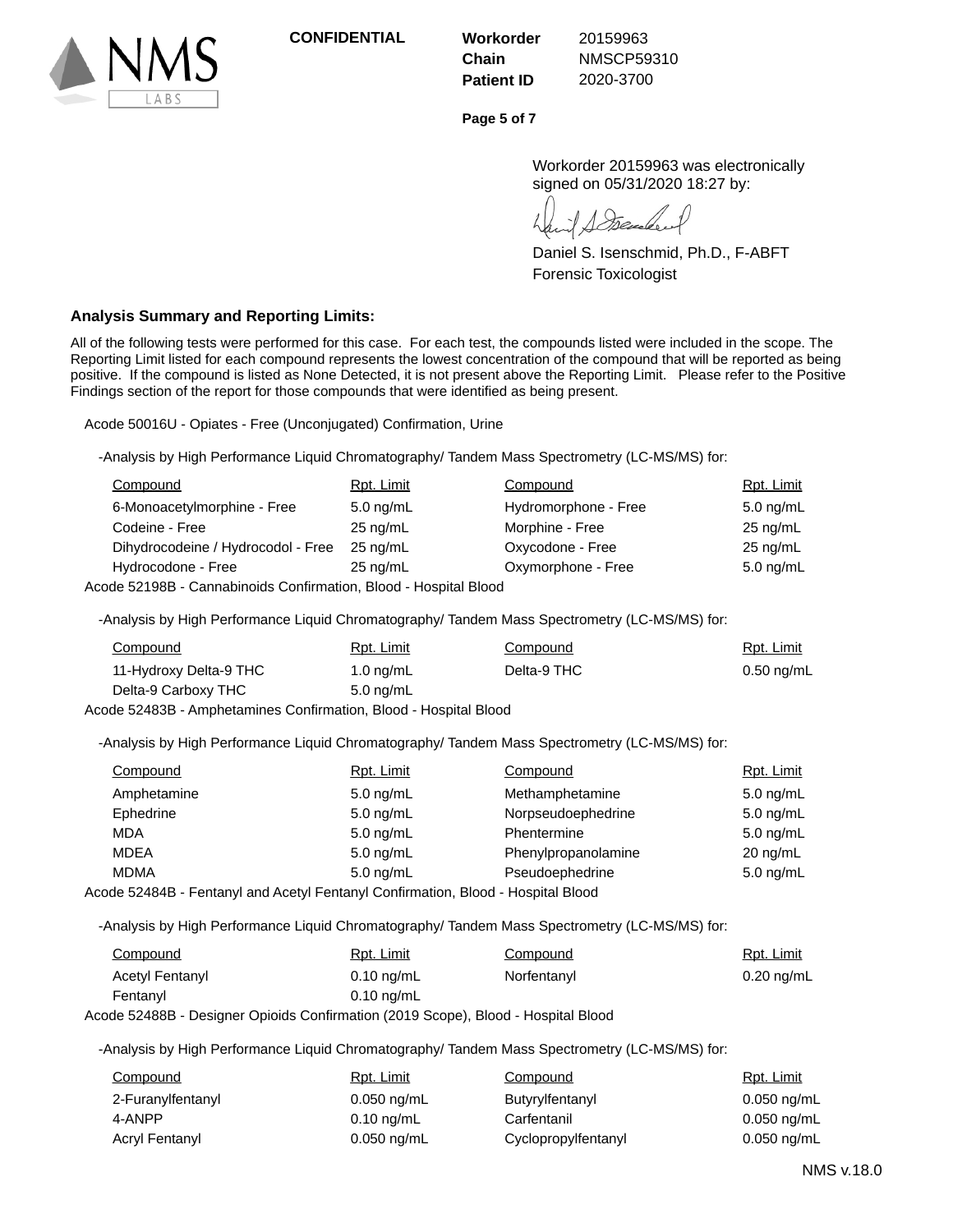

**Chain Patient ID**

20159963 NMSCP59310 2020-3700

**Page 6 of 7**

# **Analysis Summary and Reporting Limits:**

| Compound                | Rpt. Limit    | Compound                         | Rpt. Limit    |
|-------------------------|---------------|----------------------------------|---------------|
| Isobutyrylfentanyl      | $0.050$ ng/mL | meta-Methylmethoxyacetylfentanyl | $0.050$ ng/mL |
| Methoxyacetylfentanyl   | $0.050$ ng/mL | ortho-Fluorofentanyl             | $0.050$ ng/mL |
| THF-F                   | $0.050$ ng/mL | para-Fluorobutyrylfentanyl       | $0.050$ ng/mL |
| U-47700                 | $0.050$ ng/mL | para-Fluorofentanyl              | $0.050$ ng/mL |
| U-49900                 | $0.050$ ng/mL | para-Fluoroisobutyrylfentanyl    | $0.050$ ng/mL |
| U-51754                 | $0.050$ ng/mL | para-Methylmethoxyacetylfentanyl | $0.050$ ng/mL |
| <b>Valeryl Fentanyl</b> | $0.050$ ng/mL | trans-3-Methylfentanyl           | $0.050$ ng/mL |
| cis-3-Methylfentanyl    | $0.050$ ng/mL |                                  |               |

Acode 8050U - Postmortem, Urine Screen Add-on (6-MAM Quantification only)

-Analysis by Enzyme Immunoassay (EIA) for:

| Compound              | Rpt. Limit         | Compound                | Rpt. Limit  |
|-----------------------|--------------------|-------------------------|-------------|
| Amphetamines          | 500 ng/mL          | Fentanyl / Metabolite   | $2.0$ ng/mL |
| <b>Barbiturates</b>   | $0.30$ mcg/mL      | Methadone / Metabolite  | 300 ng/mL   |
| Benzodiazepines       | $50 \text{ ng/mL}$ | Opiates                 | 300 ng/mL   |
| Cannabinoids          | 50 $ng/mL$         | Oxycodone / Oxymorphone | 100 ng/mL   |
| Cocaine / Metabolites | 150 ng/mL          | Phencyclidine           | $25$ ng/mL  |
|                       |                    |                         |             |

Acode 8052B - Postmortem, Expanded, Blood (Forensic) - Hospital Blood

-Analysis by Enzyme-Linked Immunosorbent Assay (ELISA) for:

| Compound            | Rpt. Limit     | Compound    | Rpt. Limit |
|---------------------|----------------|-------------|------------|
| <b>Barbiturates</b> | $0.040$ mcg/mL | Gabapentin  | 5.0 mcg/mL |
| Cannabinoids        | 10 ng/mL       | Salicylates | 120 mcg/mL |

-Analysis by High Performance Liquid Chromatography/Time of Flight-Mass Spectrometry (LC/TOF-MS) for: The following is a general list of compound classes included in this screen. The detection of any specific analyte is concentration-dependent. Note, not all known analytes in each specified compound class are included. Some specific analytes outside these classes are also included. For a detailed list of all analytes and reporting limits, please contact NMS Labs.

Amphetamines, Anticonvulsants, Antidepressants, Antihistamines, Antipsychotic Agents, Benzodiazepines, CNS Stimulants, Cocaine and Metabolites, Hallucinogens, Hypnosedatives, Hypoglycemics, Muscle Relaxants, Non-Steroidal Anti-Inflammatory Agents, Opiates and Opioids.

Acode 8210B - Novel Psychoactive Substances (NPS) Screen 2, Blood - Hospital Blood

-Analysis by Gas Chromatography/Mass Spectrometry (GC/MS) for: The following is a general list of compound classes considered to be Novel Psychoactive Substances included in the Gas Chromatographic screen. The detection of any particular compound is concentration-dependent. Please note that not all known compounds included in each specified class or heading are included. Some specific compounds outside these classes are also included. For a detailed list of all compounds and reporting limits included in this screen, please contact NMS Labs.

Substituted Phenethylamines, Opioid Analgesics, Substituted Cathinones, Pyrrolidinophenones, Piperazines, Tryptamines, Aminoindanes, and Benzofurans.

Acode 8756B - Novel Psychoactive Substances (NPS) Screen 1, Blood - Hospital Blood

-Analysis by High Performance Liquid Chromatography/Time of Flight-Mass Spectrometry (LC/TOF-MS) for:

| Compound          | Rpt. Limit<br>Compound |           | Rpt. Limit  |
|-------------------|------------------------|-----------|-------------|
| 2-Furanylfentanyl | $0.10 \text{ ng/mL}$   | 25B-NBOMe | 1.0 $ng/mL$ |